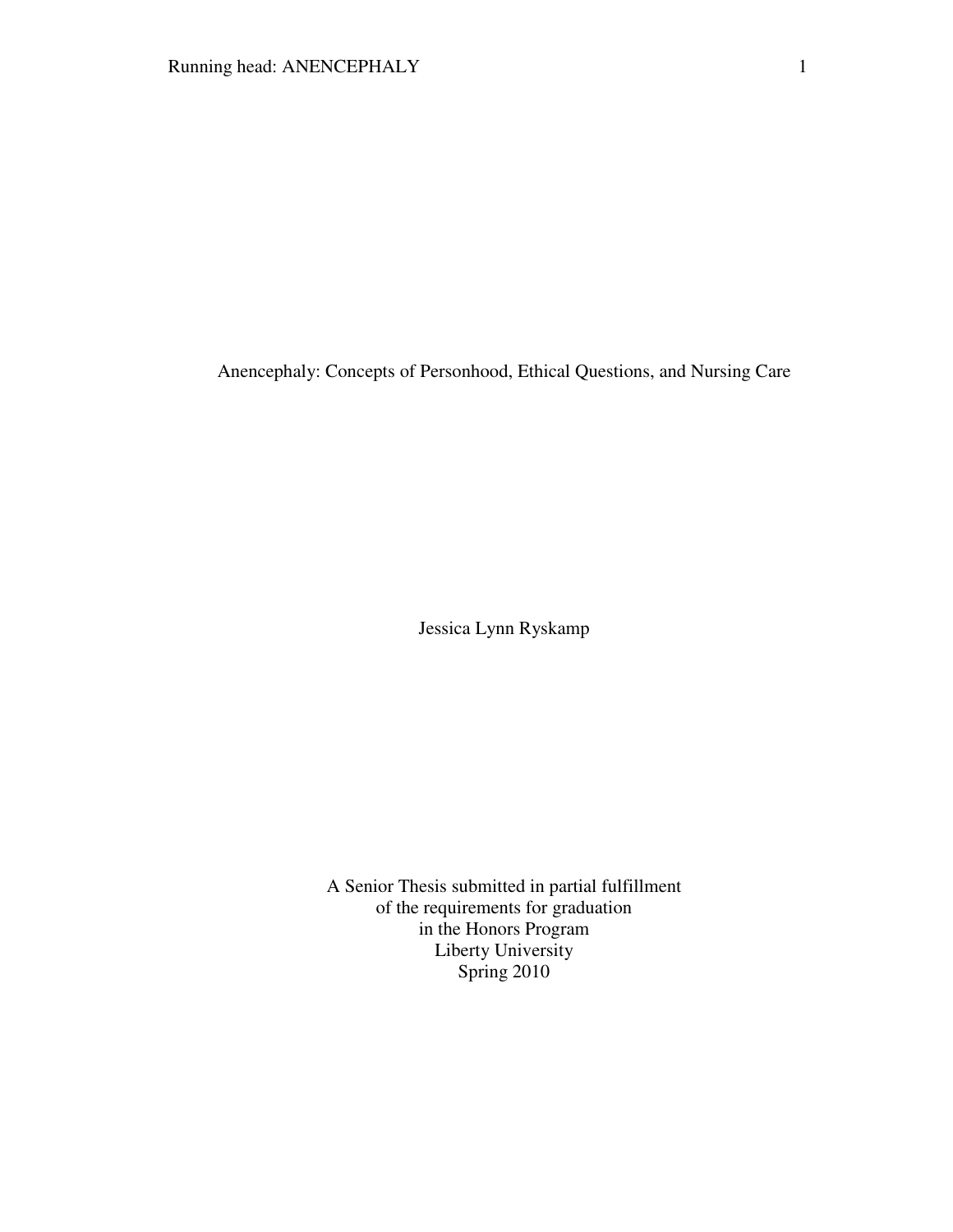Acceptance of Senior Honors Thesis

This Senior Honors Thesis is accepted in partial fulfillment of the requirements for graduation from the Honors Program of Liberty University.

> Dr. Sharon Kopis, Ed.D., M.S.N, R.N. Thesis Chair

\_\_\_\_\_\_\_\_\_\_\_\_\_\_\_\_\_\_\_\_\_\_\_\_\_\_\_\_\_\_

Jerry Harvey, R.N., M.S.N. Committee Member

\_\_\_\_\_\_\_\_\_\_\_\_\_\_\_\_\_\_\_\_\_\_\_\_\_\_\_\_\_\_

Dr. Donald Fowler, Th.D. Committee Member

\_\_\_\_\_\_\_\_\_\_\_\_\_\_\_\_\_\_\_\_\_\_\_\_\_\_\_\_\_\_

Marilyn Gadomski, Ph.D. Assistant Honors Director

\_\_\_\_\_\_\_\_\_\_\_\_\_\_\_\_\_\_\_\_\_\_\_\_\_\_\_\_\_\_

\_\_\_\_\_\_\_\_\_\_\_\_\_\_\_\_\_\_\_\_\_\_\_\_\_\_\_\_\_\_ Date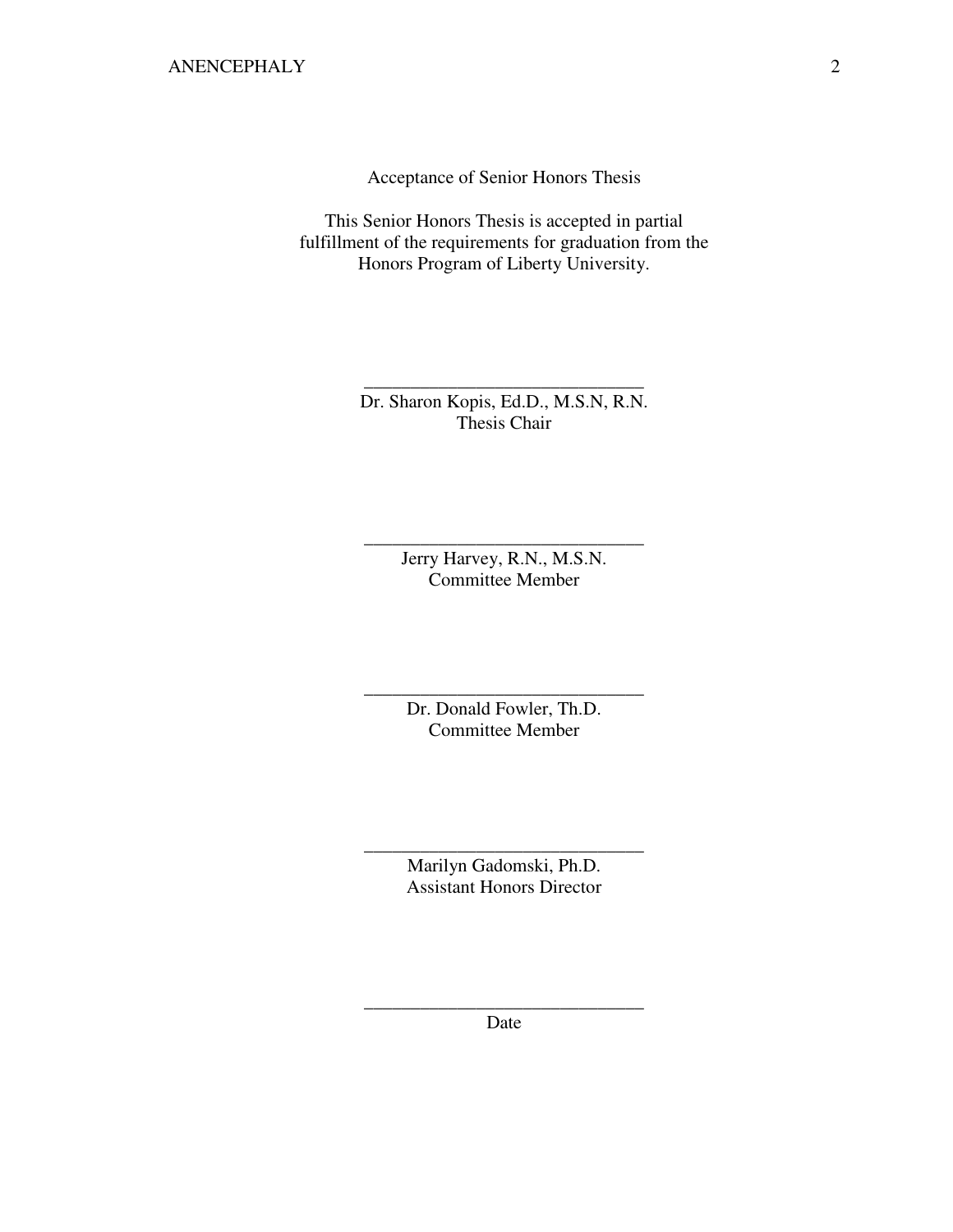# Abstract

Anencephaly is a neural tube defect that severely limits the lifespan of affected infants. While these infants have no higher brain function, they are still persons, and should be given the same moral and ethical considerations as healthy infants. With this in mind, organ donation procedures should follow the same guidelines that apply to other donors. Because a large part of nursing care for anencephalic infants is palliative care, nurses need appropriate training to care effectively for both the infant and the family, providing for physical, emotional, psychological, and spiritual needs.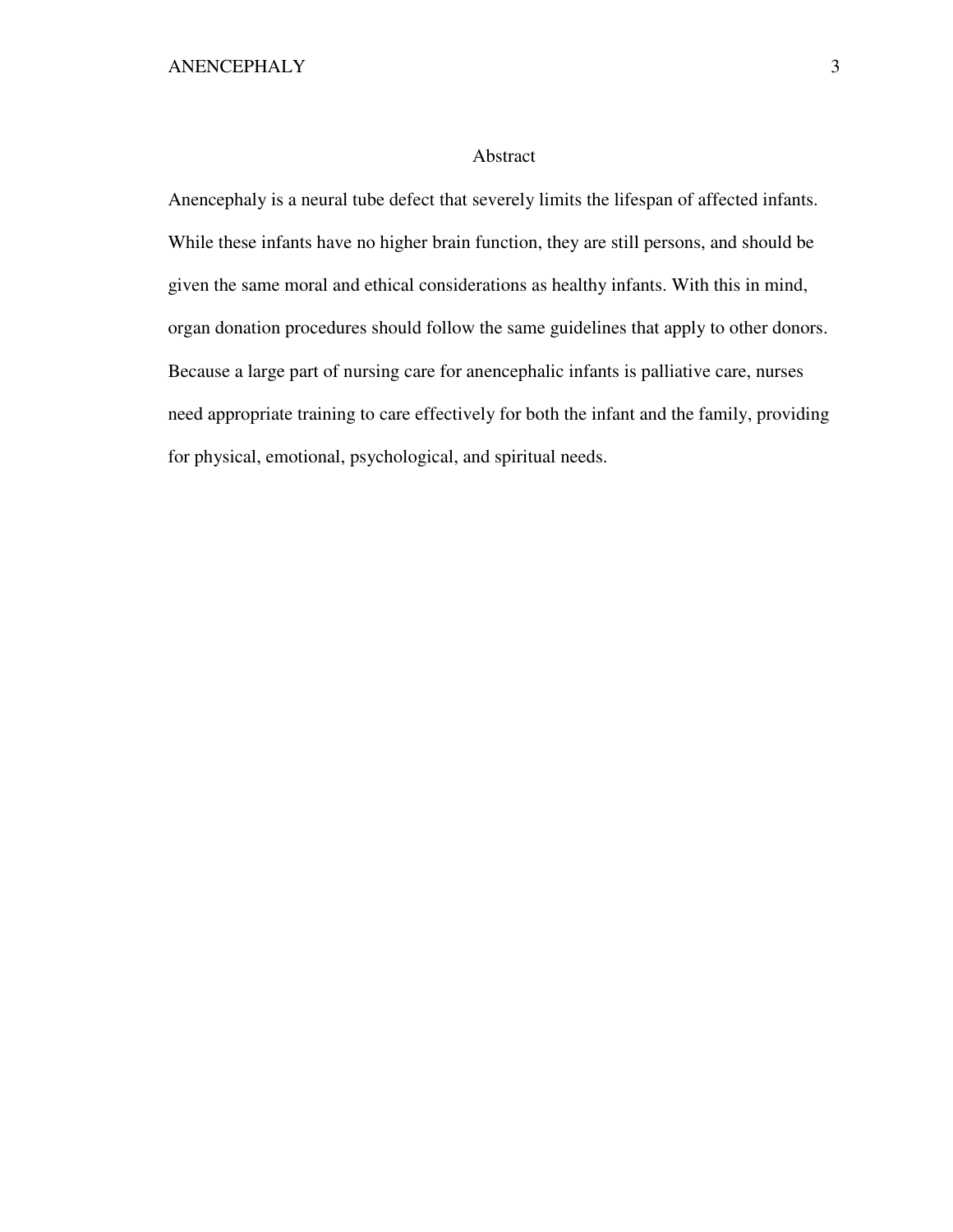Anencephaly: Concepts of Personhood, Ethical Questions, and Nursing Care

# **Review of Pathology and Epidemiology**

## **Anencephaly**

Anencephaly is the congenital absence of the cranial vault, either with the cerebral hemispheres completely missing, or reduced to small masses (O'Toole, 2003). This condition is most likely the result of failure of the neural tissue to close completely at the cephalic end of the neural system, which usually occurs between the third and fourth week of pregnancy. The brain stem is intact, but the cerebral cortex is absent. The brain stem controls autonomic functions such as heart rate, respirations, blood pressure, salt and water balance, kidney function, and the function of other organs. The cerebral cortex controls functions such as consciousness, memories, emotions, and purposive actions (Foreman, 1999). Anencephalic infants who are born alive have a rudimentary brain stem, which can support reflex action such as breathing and some response to sound or touch (Cook, Erdman, Hevia, & Dickens, 2008). Around three-fourths of anencephalics are stillborn, and the remainder rarely survive beyond one week of age (Nakano, 1973). The consensus of international medical literature is that diagnosis of anencephaly indicates fetal non-viability, with the child dying within hours or days after birth (Diniz, 2007). However, there have been rare cases of anencephalic children living past the age of one, and one documented case where a female child lived up to the age of four (Foreman, 1999).

# **Physical Effects**

There are numerous anatomical abnormalities that accompany this condition, which affects not just gross appearance, but also the function of the central nervous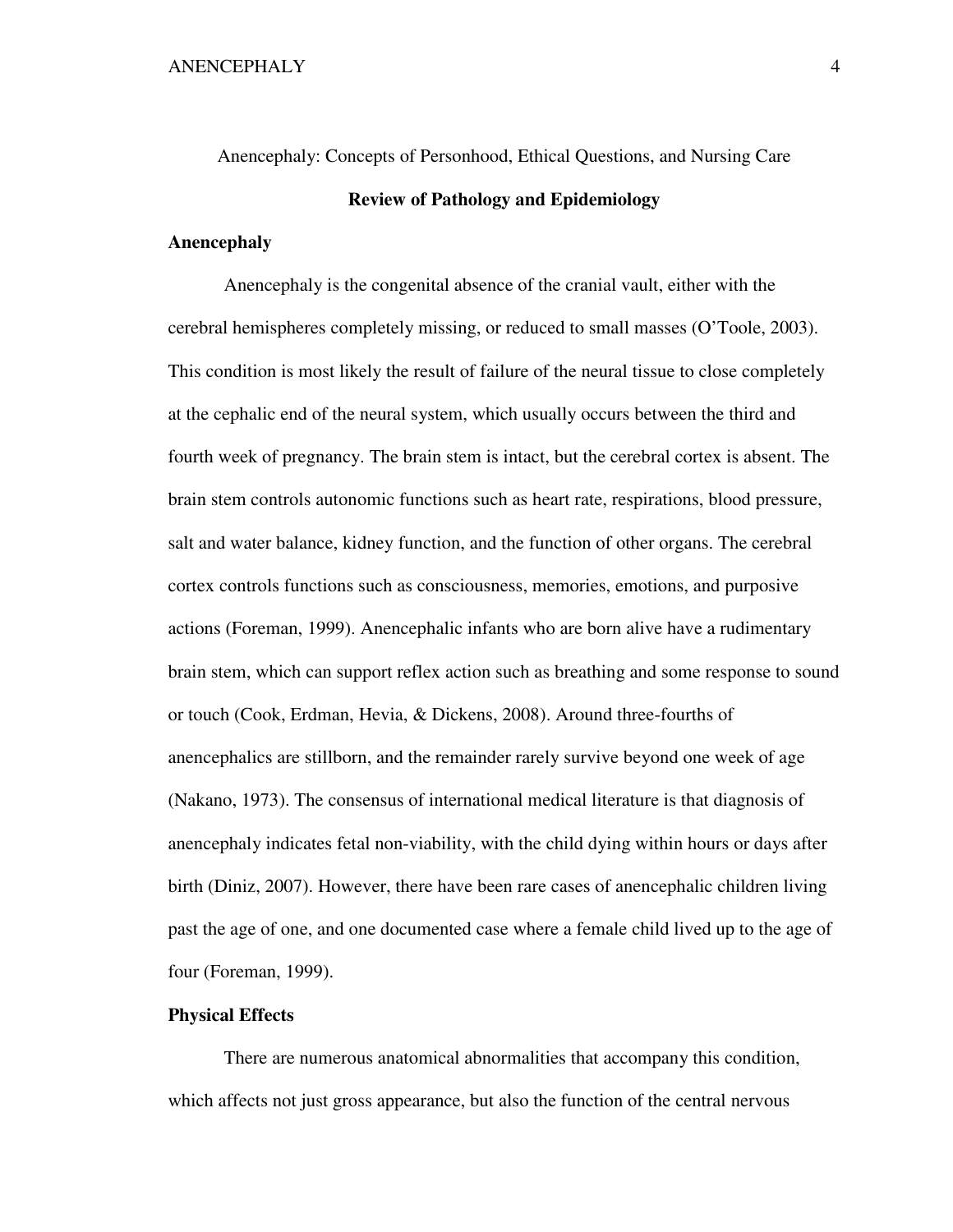system, the pituitary gland, adrenal gland, thyroid gland, kidneys, heart, liver, and spleen. Because the vault of the skull is absent, the eyes protrude and undeveloped brain presents as a mass of exposed tissue. Other associated anomalies that may be present include cyclopia (having only one eye), defects of the abdominal wall and diaphragm, and extra limbs. Central nervous system defects include absence of the cerebellum and absent or hypoplastic internal carotid arteries. The hypothalamus is usually absent, but the pituitary is present. The adrenal glands, and gonads are abnormally small, and the thyroid, kidneys, heart, liver, and spleen all have fewer cells than in unaffected infants (Nakano, 1973).

# **Epidemiology**

Anencephaly typically affects females more than males, though the reason for this is unknown. One hypothesis to explain the greater incidence in females is that more affected male embryos are miscarried early in the pregnancy. The association between anencephaly and birth order can be described as U-shaped, with a high rate in first births, a low rate in second births, and an increasing risk with subsequent birth order thereafter. Anencephaly occurs six times more frequently in Caucasians than African-Americans. Women pregnant with their first child who live in poor social conditions have the greatest risk of having children with anencephaly or other neural tube defects. This is due primarily to poor prenatal care and less favorable nutrition (Nakano, 1973). Other environmental factors that can affect the occurrence of neural tube defects such as anencephaly include maternal diabetes mellitus, maternal obesity, use of anti-epileptic drugs during pregnancy, and hyperthermic situations such as febrile illness or hot tube use (Kondo, Kamihira, & Ozawa, 2009). Whether the cause of anencephaly is primarily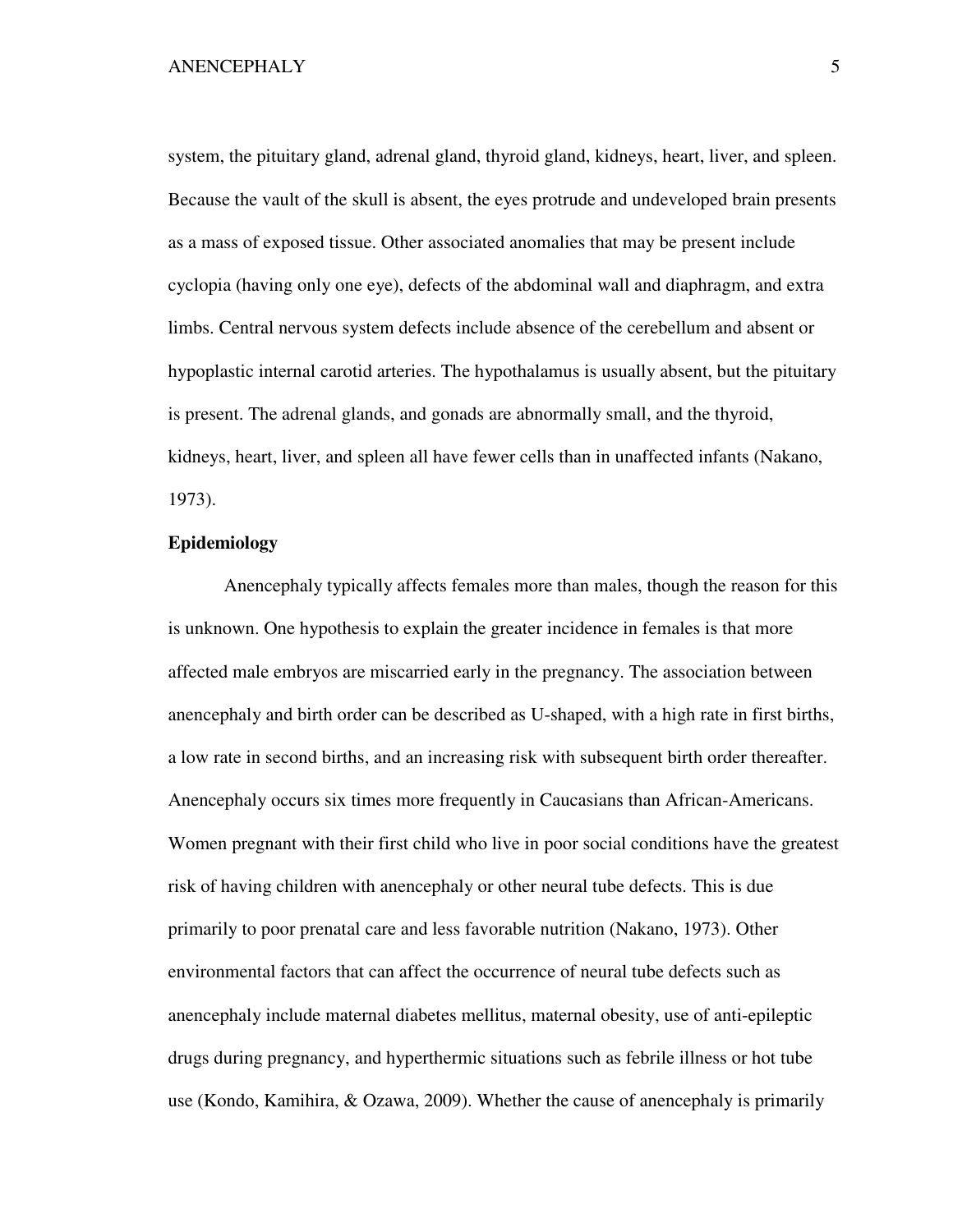environmental or genetic is not known, though there have been studies alternately supporting both hypotheses (Detrait, et al., 2005). Most research concludes that the causative mechanisms are still poorly understood, and a combination of genetic, nutritional, and environmental factors plays a role (Kondo et al., 2009; McComb, 1997).

## **Moral and Ethical Questions**

The moral and ethical questions surrounding anencephalics relate to their status as persons. Some would argue that these children are born without the capacity to function as persons, and therefore should not be considered persons. There are other questions to consider as well. Should the standard for brain death include neocortical death? If anencephalics are shown to be persons, what level of medical care should they receive? Do anencephalics feel pain? Is it morally acceptable to use anencephalics for organ donation? These are challenging questions, and answering them satisfactorily requires the definition of several terms, most notably personhood (Foreman, 1999).

# **Personhood**

What is personhood? What are the necessary and sufficient qualifications to possess it? For clarification purposes, it must be noted that the terms *human* and *person* are not the same. Human is a biological or genetic concept speaking of a member of the human species as determined by DNA and a particular way of functioning. Human can also be used in the phrase *human being* to denote a combination of human organism and personhood. The term *person* is a nonphysical philosophical concept that cannot be determined solely by scientific study. Not all persons are necessarily human; examples of non-human persons would be God and angels (Foreman, 1999).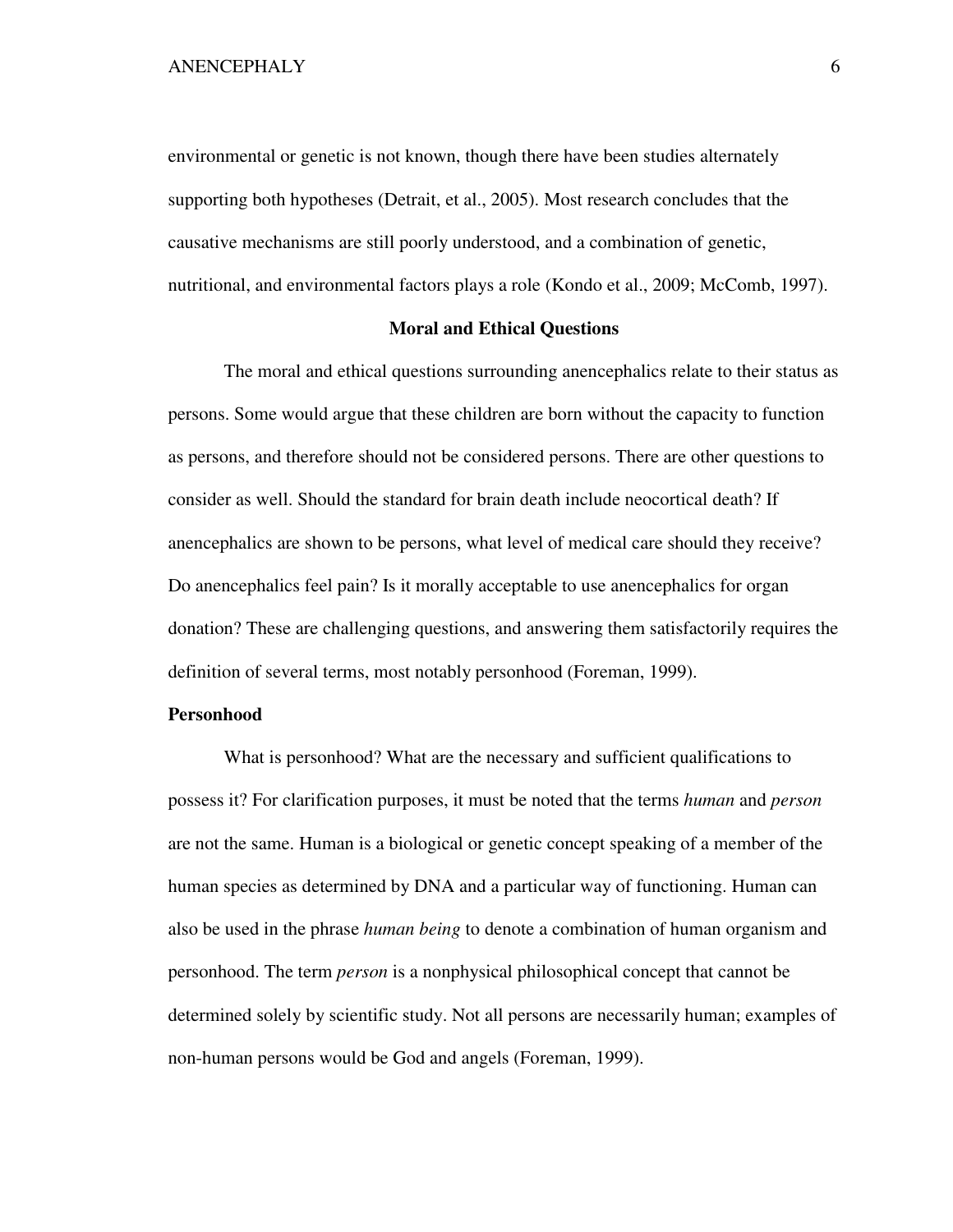Glannon (2002) held the view that persons are essentially human organisms, which begin to exist sometime after conception but before birth, and that persons do not begin to exist until they acquire the capacity for consciousness and mental life, and cease to exist when they permanently lose this capacity. He differentiated between two different views of death: psychological and biological. If individuals are persons, death occurs and existence ceases when individuals irreversibly lose the capacity for consciousness and other forms of mental life. If individuals are human organisms, death occurs and existence ceases when there it total and irreversible loss of the integrated functioning of bodily and brain processes. He personally held the view that the capacity for personhood develops only in the late stages of fetal life when brain structures develop. Anencephalic infants never develop a brain, thus he believed that they are not persons. By similar reasoning, he held that patients whose higher brain functions have been irreversibly damaged due to trauma or disease also fail to qualify as persons.

However, in contrast, Rae (2008) cautioned Christian ethicists to use care when considering any view that distinguishes between biological and biographical life. He said, "Biological life, far from being irrelevant to one's status, actually undergirds the notion of having a life" (p. 136). Consciousness/sentience is necessary to the experience of life, but is not necessary for one to be a person. He made specific mention of the patient in a persistent vegetative state, the anencephalic child, the severely demented, and the temporarily comatose as examples of persons with full rights to life, regardless of their level of cognitive function.

Many modern philosophers have adopted a functionalistic view of personhood, indicating that a person is one who presently functions in a certain way. Lists of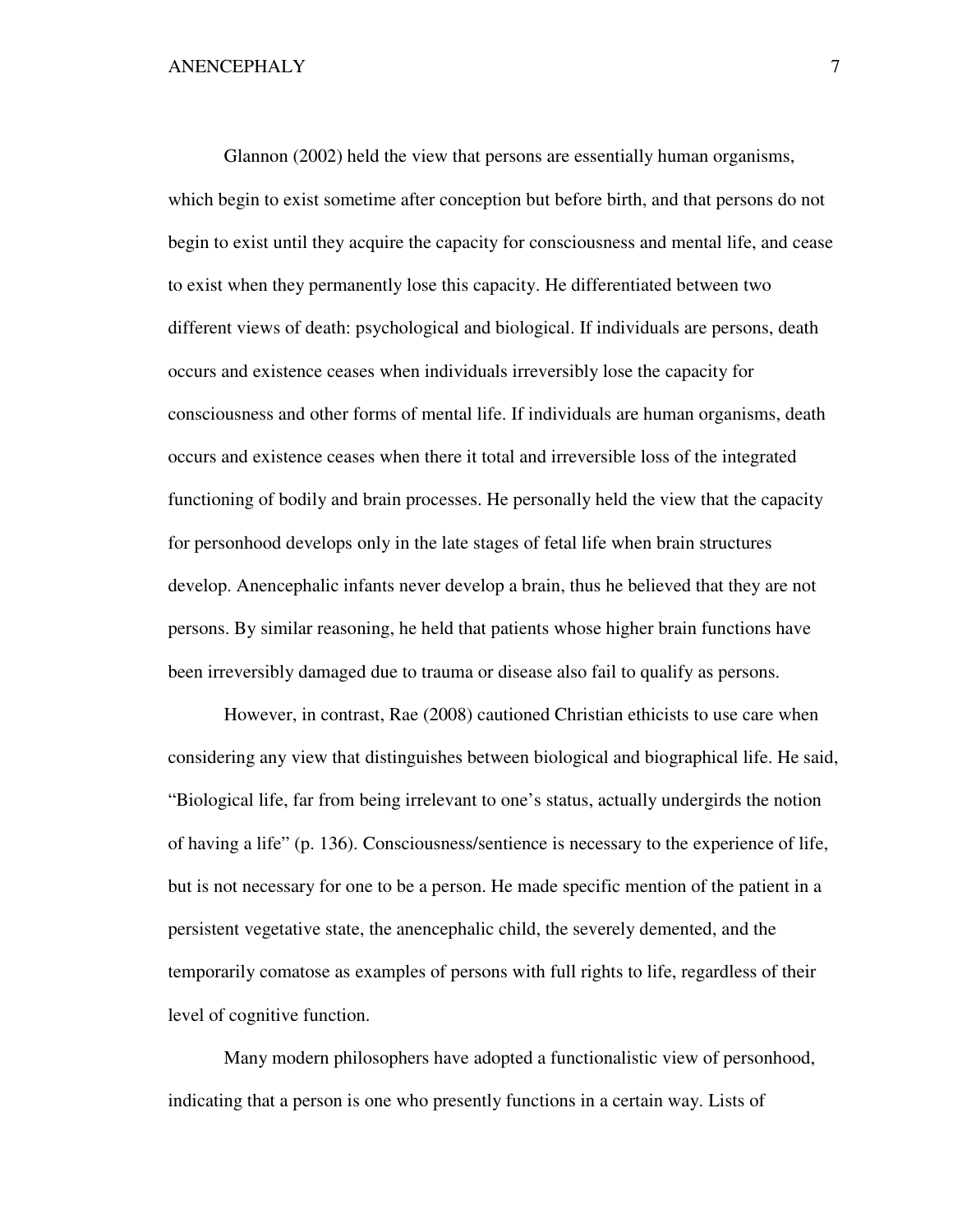characteristics of personhood include such properties as consciousness of the external world, self-consciousness, self-determination, rational capacities, emotional expressions, willful direction, and communicative and social abilities. The idea behind a list such as this is that a human who does not possess any of these qualities is not a person (Foreman, 1999).

However, there is another way to view these characteristics, not as presently functioning, but as having the potential or capacity to function in this manner. If a person must always possess these characteristics, someone who is asleep, in a coma, or under sedation cannot logically be called a person. They are not conscious of the outside world or themselves, have no ability to make decisions, do not reason or have emotional expression, and do not communicate with anyone. It seems absurd to assert that because one is asleep means he is no longer a person. However, it may be argued that, because a sleeping person has the capacity to wake up and immediately begin functioning as a person, this point does not apply to persons such as those unborn or with fatal neural tube defects such as anencephaly, because they do not have this capacity. The issue with this argument is that the immediate capacity to function as a person can only be present if something even more basic is present (Foreman, 1999). This has been referred to as human nature, the soul, or the *basic inherent capacity*. Schwartz (1990) held the view that all humans, by nature, have this basic inherent capacity, whether or not the immediate capacities are ever actualized. Human beings in such unfortunate states as the severely retarded, those in a coma, or infants with anencephaly are still in possession of latent capacities, which are those capacities which are present, but inaccessible due to temporary or permanent damage, blockage, or underdevelopment. Abnormalities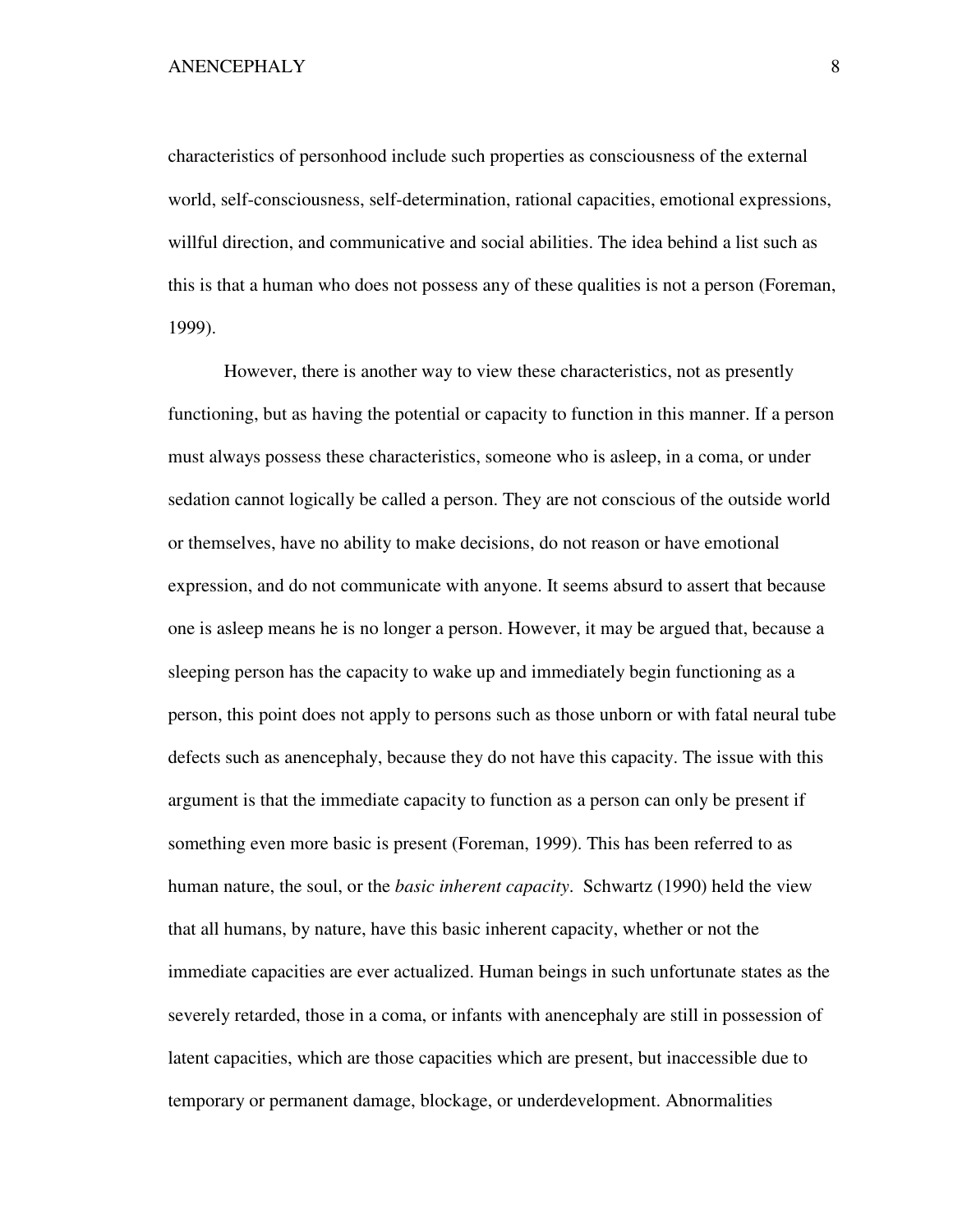represent a hindrance to the actualization of the capacity, rather than the absence of the capacity, as in a nonperson.

Bernstein (2002) commented that the same strong moral intuition which says that it is immoral to harm or kill a normal human infant is maintained in the case in which the infant lacks the potential to gain morally relevant characteristics. Regardless of the degree or extent of one's rationality, autonomy, language use, or moral agency, one's species is left intact. Genesis 1:26 says, "And God said: 'Let us make man in our image, in our likeness'" (NIV). The Scripture is clear that a person's status and rights are grounded in the image of God, setting human beings apart from animals and providing the essential basis for human dignity (Rae, 2008). Regardless of the extent of an infant's deficiencies, he or she is still human, created in the image of God. Having more rationality (autonomy, language use, moral agency, intelligence) does not make one's welfare more important (Bernstein, 2002).

Kittay (2005) argued against the view that intrinsic psychological capacities such as rationality and autonomy are requisites for claims of justice, a good quality of life, and the moral consideration of personhood. She said that to exclude those with severe cognitive disabilities from the moral consideration of persons would be as morally repugnant as earlier exclusions based on sex, race, and physical ability have been. After noting the high stakes involved in the definition of moral personhood, she said, "Personhood marks the moral threshold above which equal respect for the intrinsic value of an individual's life is required and the requirements of justice are operative and below which only relative interest has moral weight" (p. 101). She said that personhood is not the only basis for moral consideration, and that interests must be considered as well. The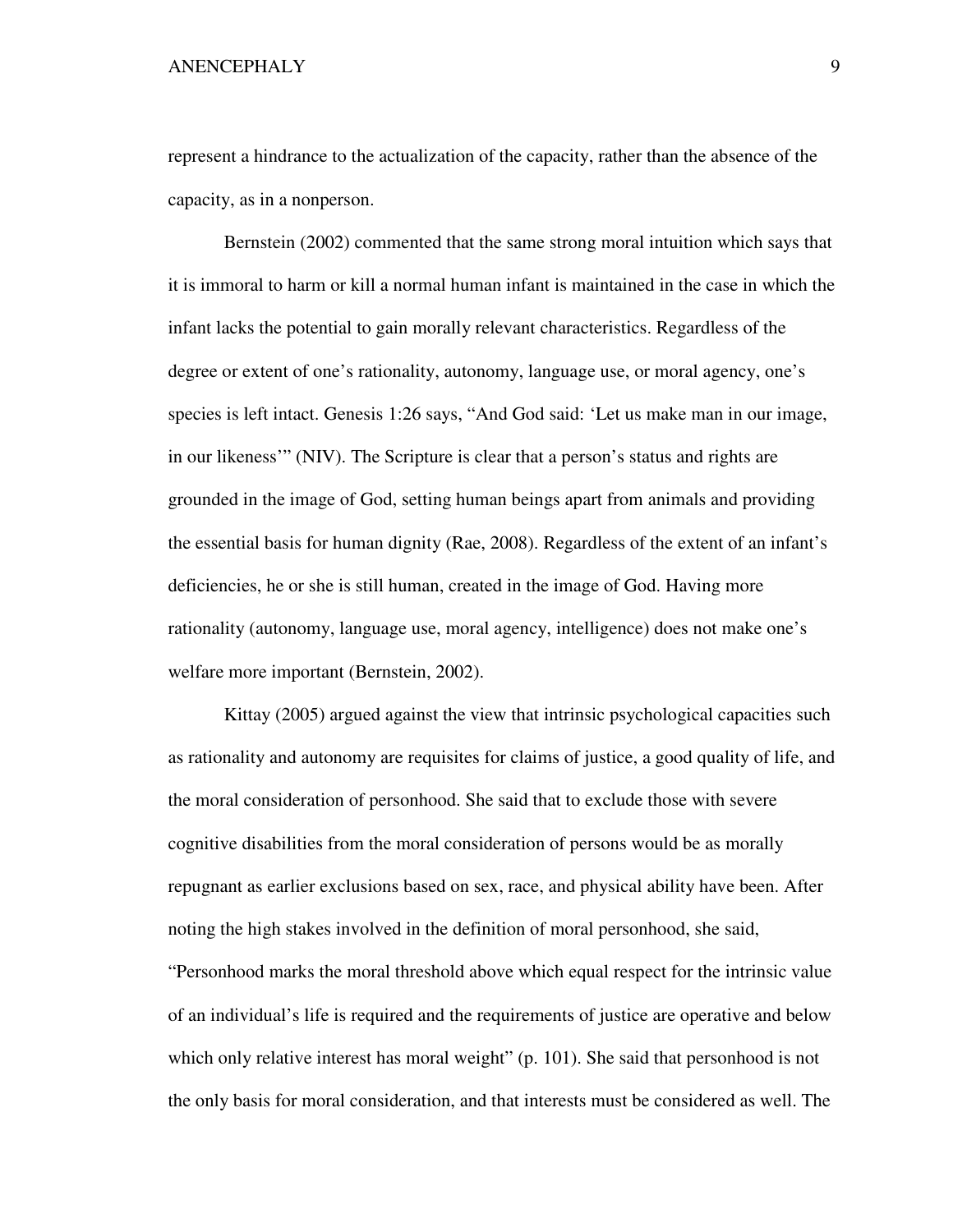incapacity of the infant and very young child to act according to their present or future interests does not mean that they are not persons. Rather, a morality of equal respect must prevail for all persons, regardless of their ability to act in their own interests.

Those who would argue that the severely cognitively impaired are not persons claim that only intrinsic psychological capacities are relevant for moral personhood, and that relational properties are generally not relevant. Relational properties such as social relations refer to a place in a matrix of relationships embedded in social practices through which the relations acquire meanings. Kittay (2005) argued that a social relation in this sense need not be dependent on ongoing interpersonal relationships between conscious individuals, and that biological relationships are neither necessary nor sufficient to define a social role. Social roles are defined by social practices. She said that an anencephalic infant is someone's child, and with that social relationship comes a series of appropriate emotional and moral responses, such as caring for the child for the child's own sake. "It is the practices that define parenthood, and not simply the intrinsic properties of the product of the pregnancy, that account for the epistemic reliability of a parent's grief at the birth of an anencephalic infant"  $(p.111)$ . While not discounting rationality and autonomy, Kittay noted that whether or not an individual possesses any one set of intrinsic properties is not sufficient to determine whether or not the individual can have a moral life and be part of a moral community. Thus, possession of a set of intrinsic properties is not the basis on which to assign the individual a moral status.

Rae (2008) concluded that consciousness, sentience, and the ability to reflect the image of God are not determinants of what constitutes a person. Instead, those attributes are functions that result from being a person. All human beings are human persons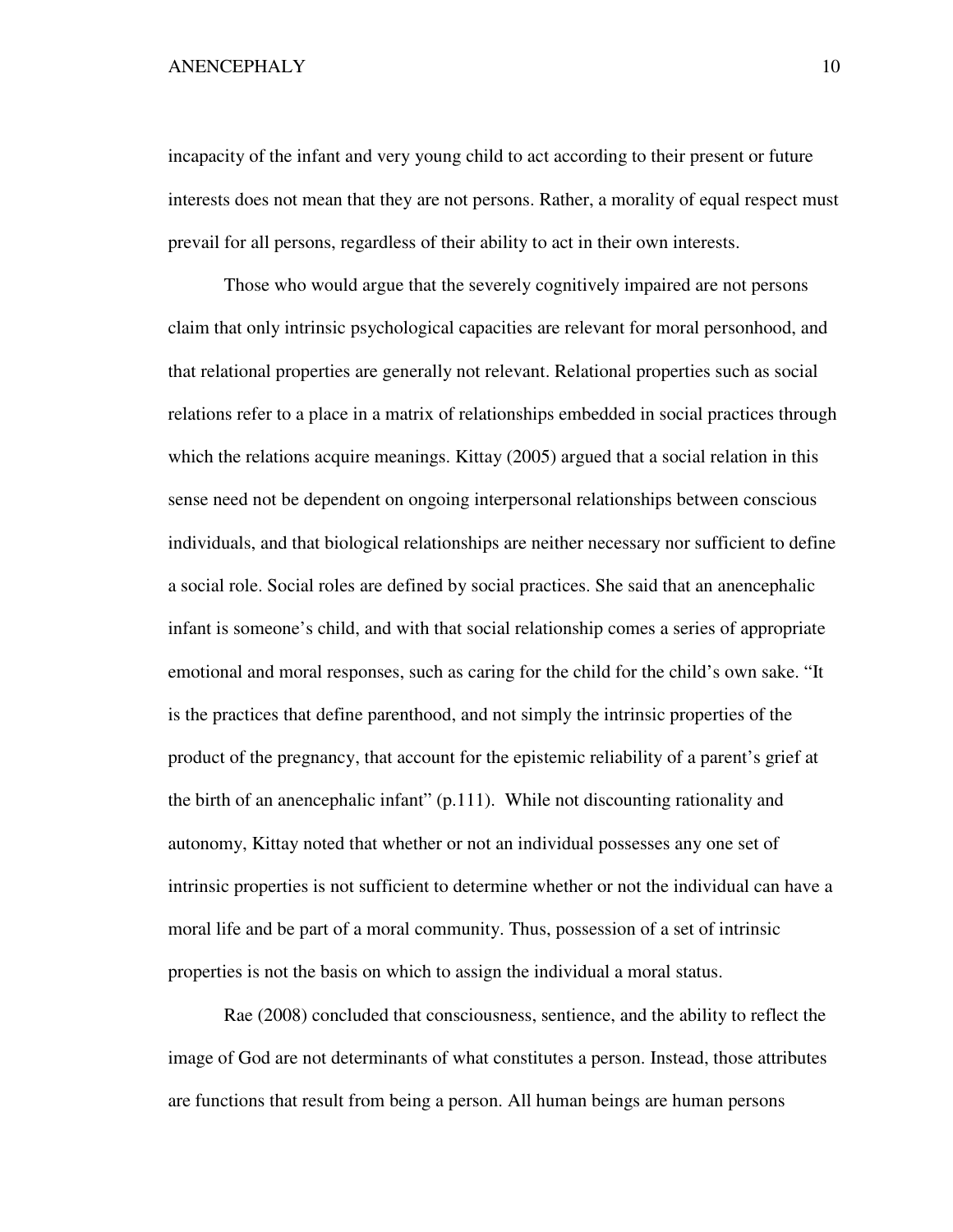created in God's image with dignity, moral status, and rights to life. Ramsey (1978), a Christian ethicist, summed up this thought here:

 Persons are not to be reducible for their potential. Patients are to be loved and cared for no matter who they are and no matter what their potential for higher values is, and certainly not on account of their responsiveness. Who they are, in Christian ethical perspective, is our neighbors. They do not become nearer neighbors because of any capacity they own, nor lesser neighbors because they lack some ability to prevail in their struggle for human achievement. (p. 226)

## **Implications for Anencephalics**

Arguments over the personhood of anencephalics and other marginal cases will undoubtedly persist, given the wide range of worldviews influencing those who debate the subject. While the issue cannot be definitively determined, the status of anencephalics should still be approached with great caution. There is enough evidence to warrant the benefit of the doubt be given to the anencephalic child concerning personhood. While it may be possible that personhood is absent, there is not enough evidence available to give a valid conclusion. The benefit of the doubt should always go toward maintaining life if there is ever a reasonable question. With this thought in mind, it is now possible to delve into the questions aforementioned regarding standards for brain death, whether anencephalics feel pain and should be used for organ donation, and the kind of medical and nursing care they should receive from birth to death (Foreman, 1999).

**Brain death.** There are four different concepts used in the determination of death: failure of heart and lungs, separation of body and soul, whole brain death, and neocortical death. Failure of heart and lungs was the traditional defining factor for death, but with the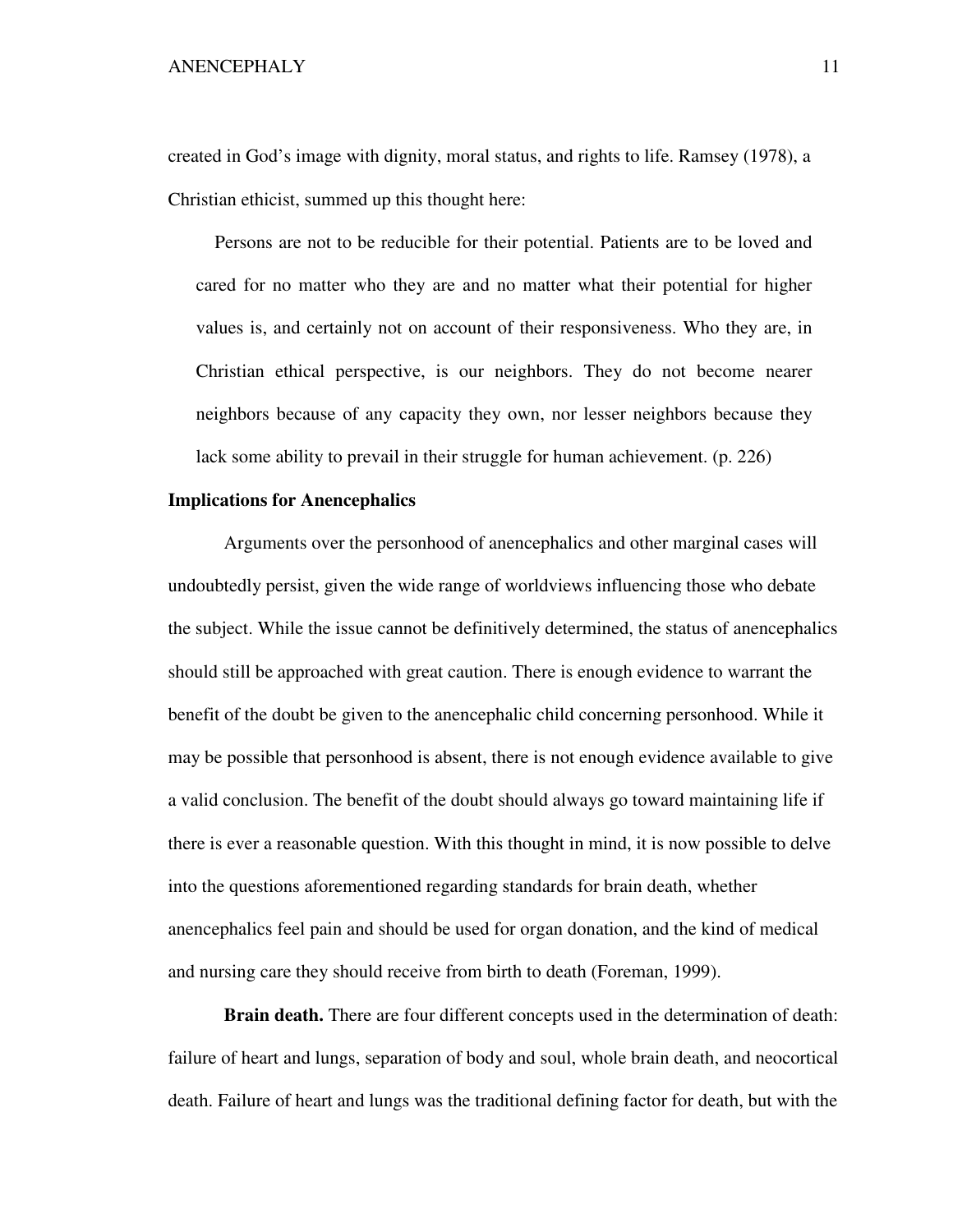advent of modern life-extending technologies, this concept is no longer as decisive as it once was. Separation of body and soul is the definition of death formerly used by Aristotle and currently held by Christians. This theological truth is unobservable, and thus difficult to defend empirically. Whole brain death is when there is no spontaneous brain activity when measured by electroencephalogram, as well as no spontaneous respiratory function; this is the standard determination of death today (Foreman, 1999).

 Neocortical death determines death to be when the neocortex, which is the outer layer of the brain covering the cerebrum, has irreversibly ceased to function. If the neocortex ceases to function, there is irreversible loss of consciousness and selfawareness, two qualities some believe to be the primary basis for personhood. Patients who are in a persistent vegetative state (PVS) fit this description and some would argue that anencephalics do as well. There remains much controversy over this determination of death, and to date no state or federal government agency has accepted this standard (Foreman, 1999). According to the President's Commission (1981), no one with spontaneous respiration meets current criteria for brain death (as cited in Baxter, 1996, p. 140).

 Baines (2005) listed the Harvard guidelines developed in 1968 defining the appropriate steps in defining brain death. The first is that the patient should be deeply comatose, and that drugs, hypothermia, and metabolic disturbances be excluded as causes of the coma. The second is that there is a need for mechanical ventilation, and neuromuscular blocking agents have been excluded as a cause for respiratory failure. The third is that a condition that can lead to brain death has been diagnosed and the patient's condition is due to irremediable structural brain damage. Nathan and Greer (2006) added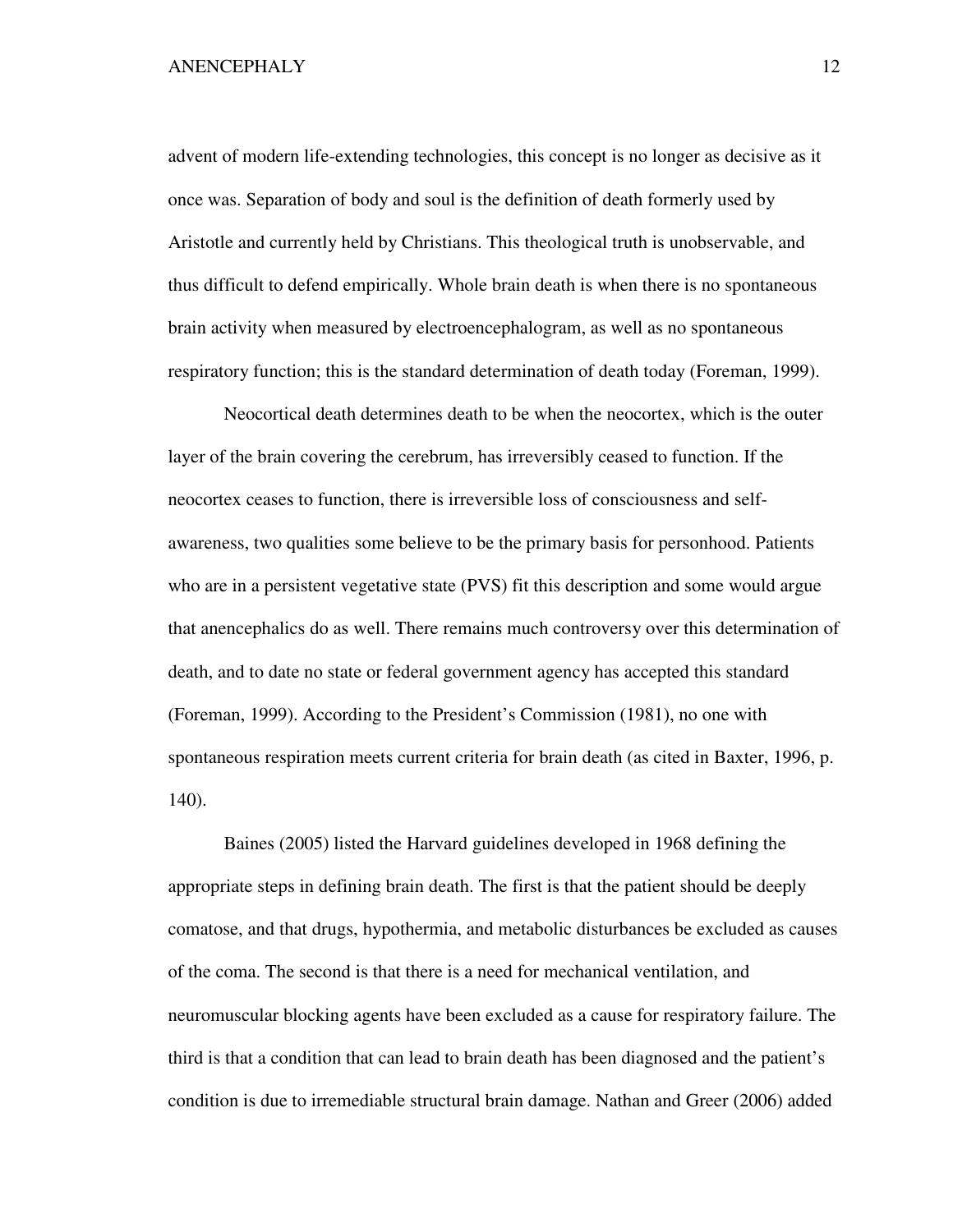three other conditions that must be met before determining brain death (adapted from the American Academy of Neurology in 2005): systolic blood pressure maintained above 90 mmHg; no evidence of drug intoxication, poisoning, or paralysis; and identification of the underlying cause by neuroimaging, computed tomography (CT), or lumbar puncture. They also noted the three cardinal features of the clinical brain death examination: coma, absence of brainstem reflexes, and apnea.

 Nathan and Greer also made note of the fact that the prevailing consensus of opinion is that brain death should be death of the brainstem as well as the cortical tissue. They did not agree with the theory that one must have some semblance of consciousness to be alive, and say that it is unacceptable that anencephalic infants, patients in a persistent vegetative state, and those in a coma following a traumatic brain injury should be considered dead. They argued that:

 In patients continued on artificial ventilation following brain death, it has been observed that some brain functions persist, such as thermoregulation and hormone secretion (e.g., in response to organ retrieval, associated with a successful gestation of a fetus, or proportional growth, as in the case of a few children). Thus, it would seem that death ensues only when there is irreversible cessation of cardiopulmonary function, which would signal that truly *all* function has left the brain. This would exclude most if not all of the patients currently included in formal definitions of brain death. (p. 229)

They also pointed out that the determination of brain death is left up to the individual attending clinician or neurologist, and it is generally up to that physician's discretion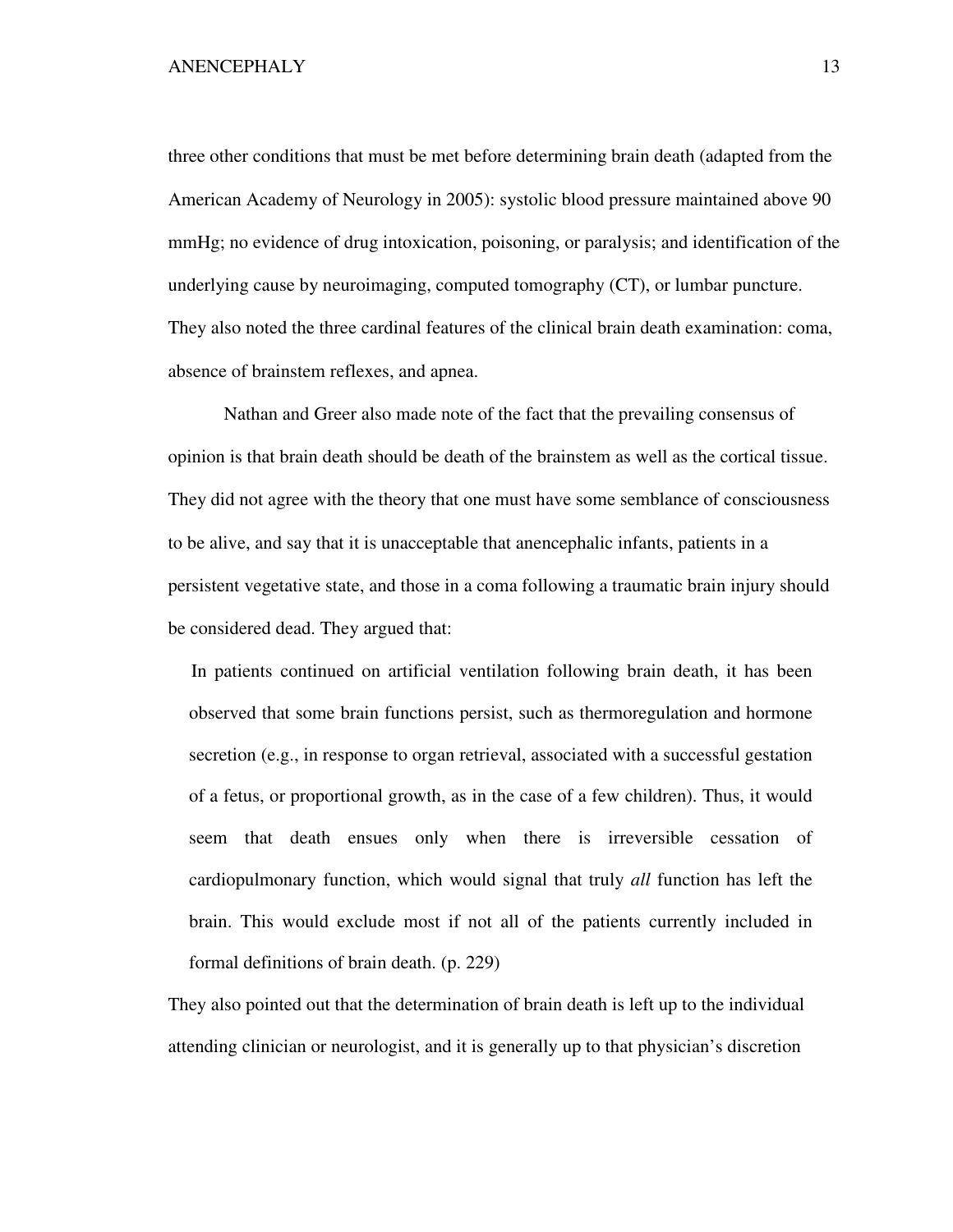whether or not to perform any ancillary tests to investigate further the degree of brain death.

 There are many legal, medical, and ethical questions surrounding the issue of brain death, which are not soon likely to be answered to the satisfaction of everyone interested in the issue. However, it seems only reasonable that when there is doubt, judgment should err on the side of preserving life (Foreman, 1999).

**Organ donation from anencephalics.** One of the major questions in the debate on the personhood of anencephalics is in regard to their potential use as organ donors. There is a great need for organs for infants, and those organs obviously need to come from other infants. Many believe that through organ donation, some good can come from the tragedy of having an anencephalic child (Glannon, 2002). The issue is that during the normal course of physical death, blood flow from the heart is reduced, providing inadequate perfusion to the various organ systems. As the organs suffer from the lack of oxygen, they begin to deteriorate into an unusable condition. This situation would be much the same if advanced life support measures like a ventilator were removed, but nutrition and fluids were being used to keep the infant alive. Once nutritive support is withdrawn, the heart and lungs will continue to function until they fail 10-12 days later because of inanition, electrolyte imbalance, or dehydration. This would leave the organs in very poor condition for transplantation. To obtain viable transplantable organs, death would have to be accelerated, which is illegal (Hoffenberg et al., 1997). If the anencephalic infant were placed on a ventilator, the organs would still receive adequate oxygen supply to keep them in a condition suitable for transplantation. However, it is also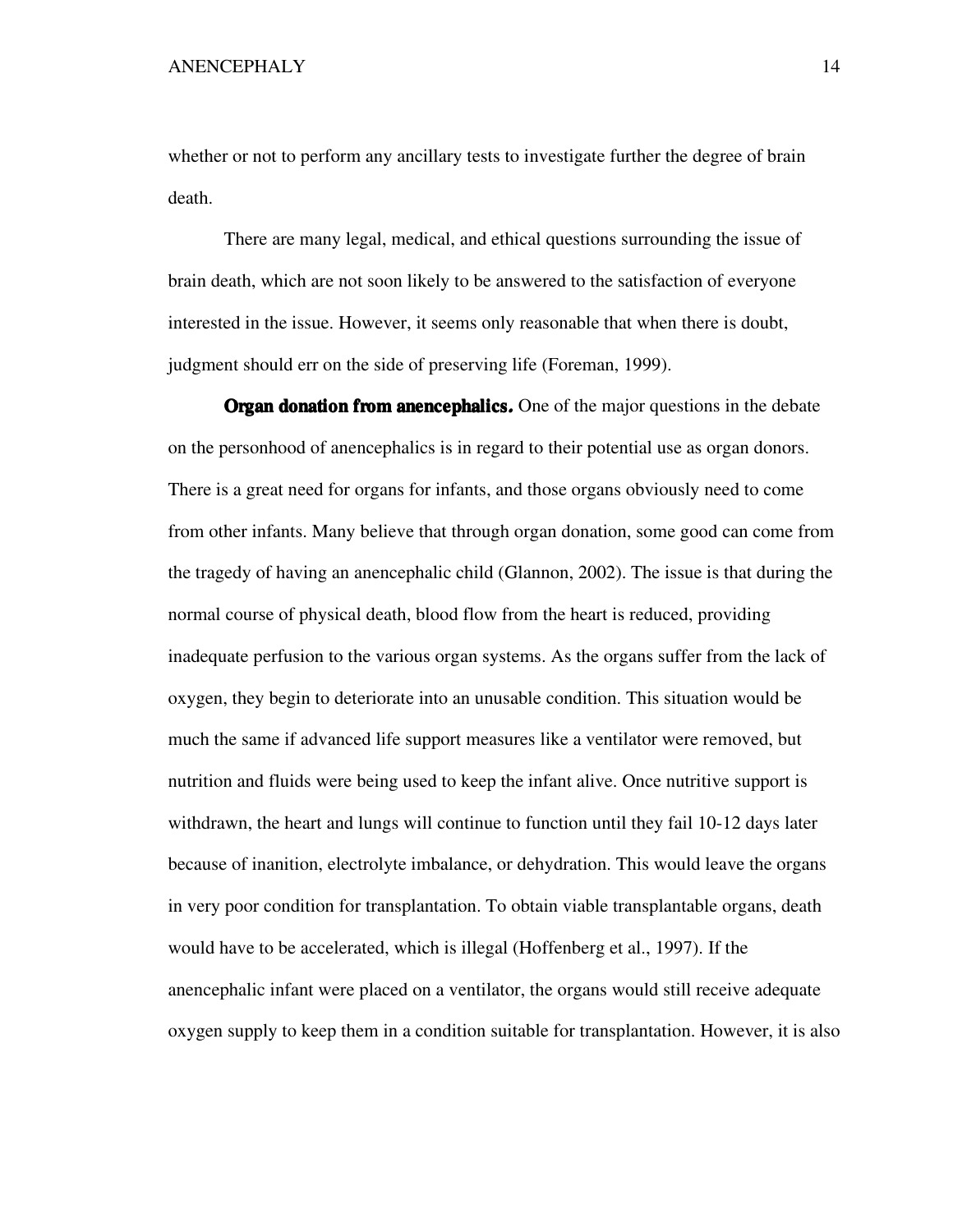illegal to excise organs from a living human being. Thus, the infant would need to be legally declared brain dead for this to happen (Foreman, 1999).

 Hoffenberg et al. (1997) stated that there are obvious benefits to making a new source of organs available for transplantation. They first offer two arguments against the proposition of withholding life sustaining treatment from PVS patients. First, there is continuing uncertainty and controversy about the definition and diagnosis of PVS, higher brain death, and the recognition of residual consciousness. Errors can also be made during diagnosis that may result in a faulty prognosis. Second, some patients in PVS have evinced signs of recovery and improved function up to five years after the original injury.

 The International Federation of Gynecology and Obstetrics (FIGO) Committee for the Ethical Aspects of Human Reproduction and Women's Health, chaired by J. Milliez, published a committee report in 2008 discussing aspects of anencephaly and organ transplantation. They recognized that the ethical principles of beneficence (providing organs to those in need) and protection of the vulnerable (taking advantage of the anencephalic infant) can conflict. They then proposed two guidelines regarding organ donation. First, "The purpose of organ donation constitutes an ethical ground for a woman to choose to maintain an anencephalic pregnancy" (p. 99). Second, "When an infant is born with signs of life but has no forebrain (anencephaly) and hence has no prospect of survival, with parental permission, the child may be placed on a ventilator for the purpose of organ donation following natural death" (p. 99). While these guidelines were undoubtedly developed carefully, there are a number of factors that may not have been considered.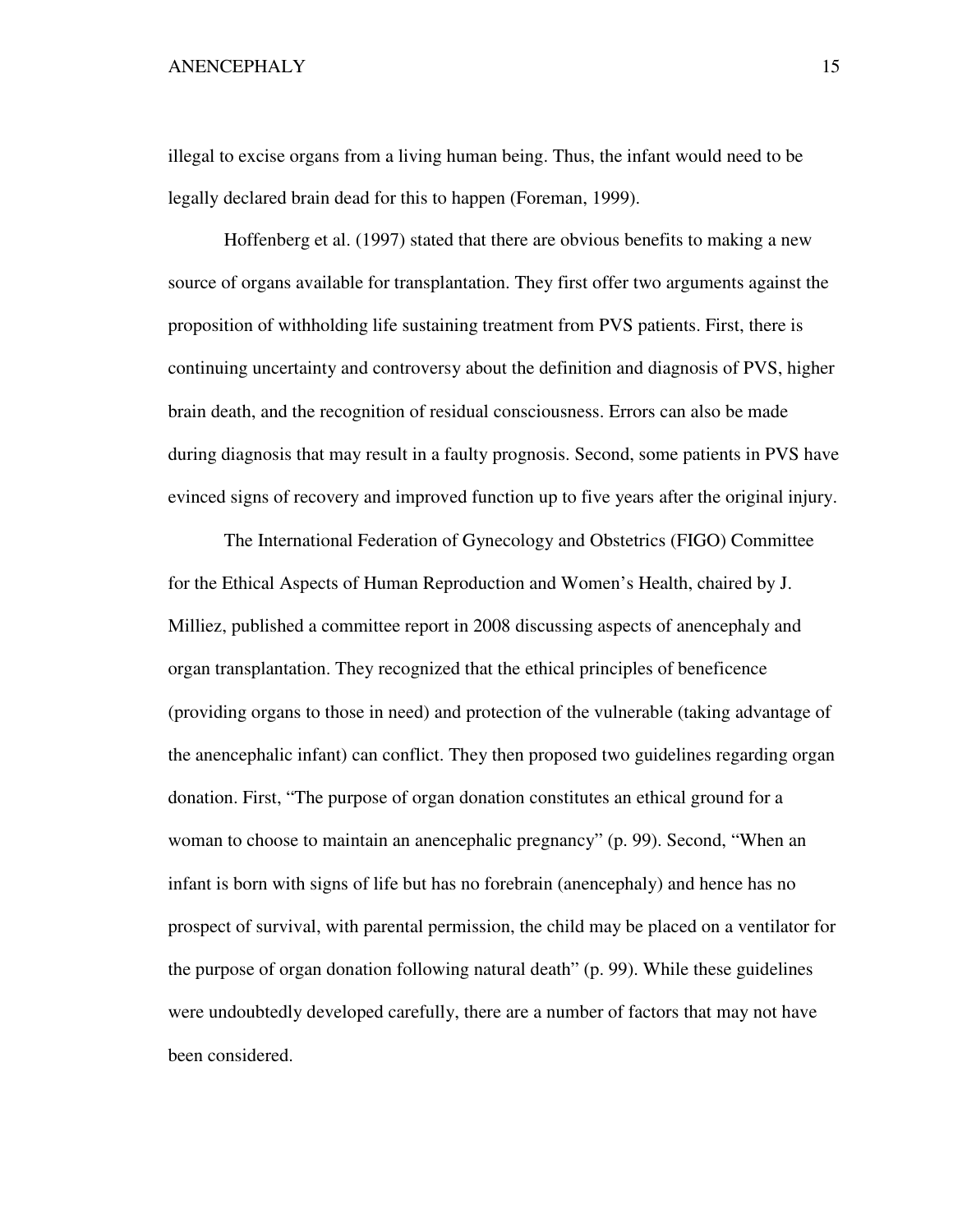Hoffenberg et al. (1997) offered three arguments against using the organs from a brain-dead patient for transplantation. First, the law distinguishes between passively allowing to die, and actively accelerating that death. While the former is allowed, the latter is not. Thus, it is unlawful to cause the death of a patient by removing his organs. Patients with brain stem function, such as anencephalic infants, cannot legally be considered dead, because, while they require nutrition and hydration, they do not require cardiopulmonary support. Their argument is stated clearly in two points: (1) if the healthcare team waits for a brain-dead patient to die after withdrawal of treatment, the organs are unusable. (2) If the healthcare team accelerates death, they are acting illegally. Thus, patients who have experienced neocortical death alone cannot really be suitable organ donors.

 Second, once it is decided that a patient's life should be ended, how should it be done? It could be accomplished slowly, through the withdrawal of nutrition and hydration, or possibly more expeditiously, such as with the administration of a lethal drug. Because partially brain-dead patients are presumed to be non-sentient, they would not be able to suffer from hunger or thirst as they waste away. Lack of distress is a strong argument against advocacy of a more expeditious mode of death. Proponents of this view hold that if the infant would not feel any pain during a hastened death, the moral argument against euthanasia is weakened. Thus, a lethal drug that would cause pain in a sentient patient could be used in an anencephalic infant without moral distress on the part of the administering physician. However, while a more speedy death may reduce the misery of the family and nursing staff caused by a long and drawn-out death, it is still equivalent to active euthanasia, which is currently illegal.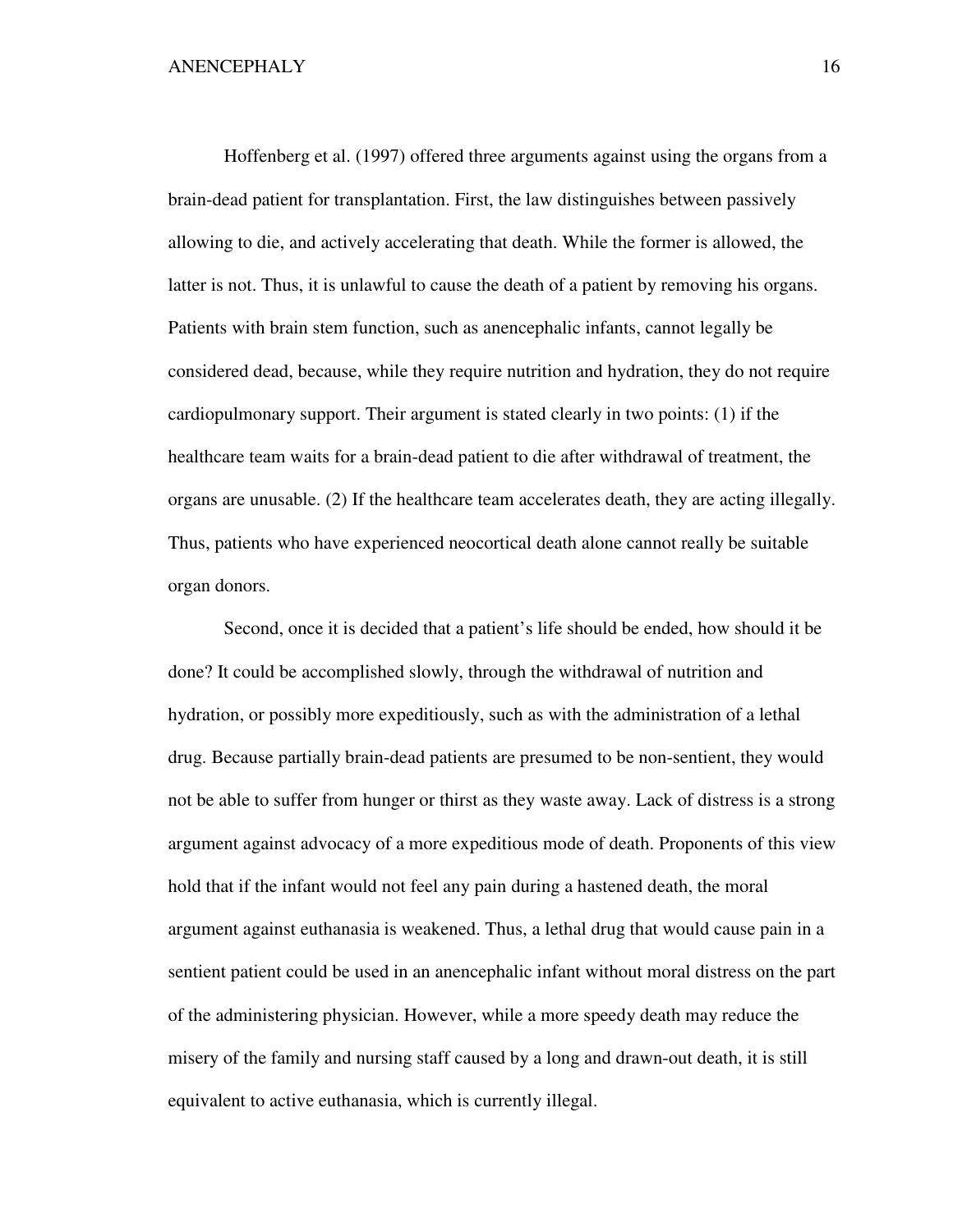Third, is it legally, morally, or practically possible to obtain organs from these patients? As mentioned above, since these patients are legally alive, their organs are unobtainable until death, at which point the organs are no longer viable for transplantation, due to the natural deterioration of organs during the dying process. This differs from a patient who, for example, was killed immediately in a car accident. The patient was healthy before the accident, with normal organ perfusion, and suffered acute fatal injuries, at which point undamaged organs could be salvaged. This is in contrast to the anencephalic infant whose organs are generally unviable at the time of death (Hoffenberg et al., 1997).

 Morally, the decision is whether or not to terminate life. Hoffenberg et al. (1997) believe that there is no clear moral distinction between allowing to die by omission of treatment and more actively ending life, saying the outcome is the same. However, Meilaender (2005) promoted the ethic of "caring, but not killing," (p. 32) saying that proper care of the anencephalic newborn does not entail useless attempts to sustain life. As long as these infants remain alive, ordinary care should be used to maintain their lives; however, aggressive care should be avoided. This method of care is based on the philosophy that there are limits to modern medicine, and there comes a time to recognize that there is nothing more that can be done (Foreman, 1999).

 Davis (1988) noted that there are three theories that should be considered regarding the use of anencephalic bodies as donor banks: utilitarian, Kantian, and prolife. The main aim of utilitarianism is to increase the sum total of pleasure in the world. Since anencephalics are regarded as incapable of experiencing pleasure, their only good comes from what they can offer others, namely, their organs. This viewpoint can actually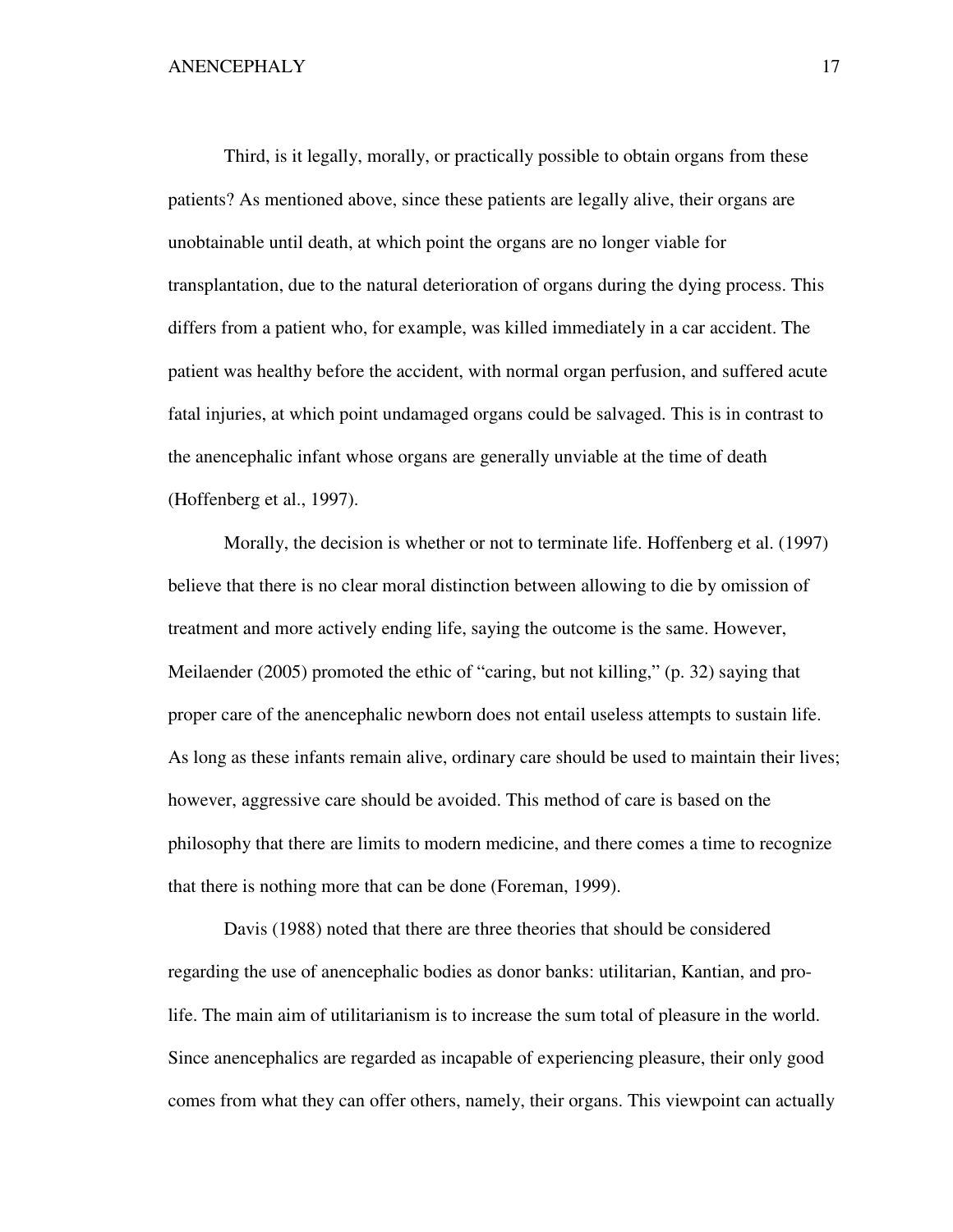justify using anyone as a donor if someone of a higher status needed an organ to survive. It can also be used to justify the giving up of any commodity which might enhance the general good, as opposed to an individual good. Jeffreys (2001) noted that this theory of value is the Achilles' heel of utilitarianism, and that utilitarian calculations arbitrarily ignore spiritual goods. The issue Davis (1988) found with the Kantian view stems from the Kantian Categorical Imperative, which states that humanity should always be treated as an end and never as only a means. This view of rights and personhood demands a degree of rationality which anencephalics do not possess, having no higher brain function. Thus, according to the Kantian view, anencephalic infants have no better purpose than to be used as donors, and potentially better the lives of other infants in need of organs. In fact, according to the Kantian view, it is an obligation to take the infant's organs. Davis (1988) made the interesting point that even those who would abort the mentally handicapped and use anencephalic infants as donors still try to argue that they are treating them with respect. Koppelman (2003) echoed this by stating that the goodness of the end does not justify using any means to achieve that end, and potential donors should not be treated as mere means to the end of procuring organs. To do so would harm the donors in the name of utilitarian goals, as well as fail to treat them with respect. Ultimately, Davis (1988) believed that the pro-life view, where the right to life is given to all living human beings beginning at conception, is the most humane and logically consistent philosophy.

 Transplants from those other than anencephalics are subject to very strict rules, and the donor must either consent or be physically dead. Anencephalics are not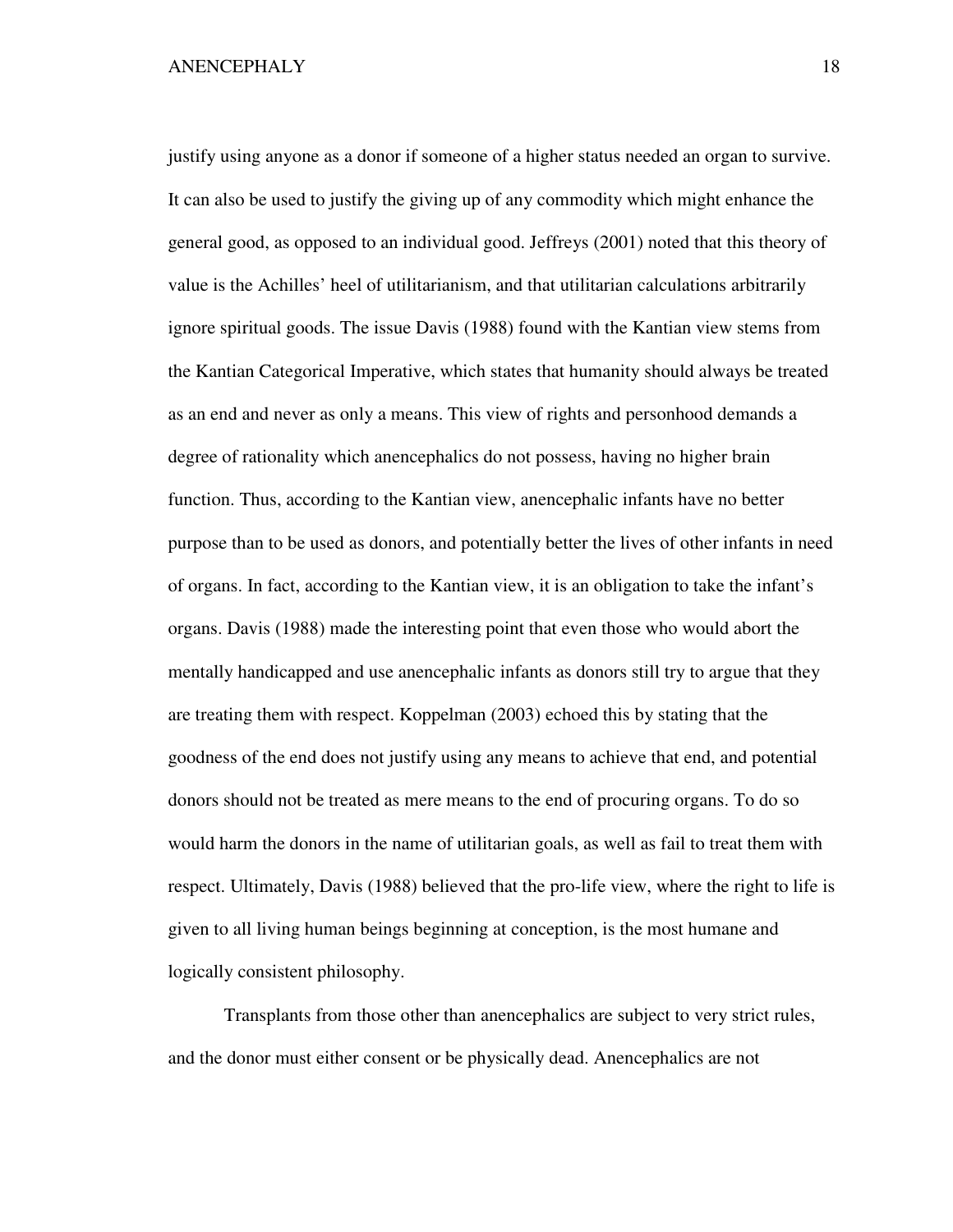physically dead, nor are they capable of consenting. The World Health Organization (2010) defined a livebirth as:

 The expulsion or extraction from its mother of a product of conception irrespective of the duration of the pregnancy which after such a separation breathes, or shows any other evidence of life such as beating of the heart, pulsation of the umbilical cord, or definite movement of voluntary muscle whether or not the umbilical cord has been

cut or the placenta is attached. Each product of such a birth is considered liveborn. By this definition, anencephalics are alive, and by the time of natural death some organs, such as the heart, are useless for transplantation purposes. Davis (1988) said, "To overcome the problem of using the organs of such babies it seems that moral gymnastics are being performed by some doctors and ethicists to persuade us that while physically alive, such babies are 'technically dead'" (p. 151). Anencephalic infants are persons too, and moral and ethical rules should be founded on the rights of the individual. If human rights are to be preserved against attacks from more powerful aggressors, logical consistency demands that those rights be extended to the less powerful in turn. If the severely handicapped may be sacrificed for the less handicapped, then one embarks on a slippery utilitarian slope. There should be great concern for deterioration of ethical decision making in the absence of sharp and precise boundaries. The slippery slope is a concept whereby permitting a specific course of action deemed to be ethical and appropriate might lead to other courses of action that are clearly unethical (Pinter, 2007). Davis (1988) pointed out that a statement such as "death is absolutely inevitable among babies born with anencephaly" (p. 152) is intended to justify taking organs while the infant is still alive. However, it fails to make mention of the fact that death is absolutely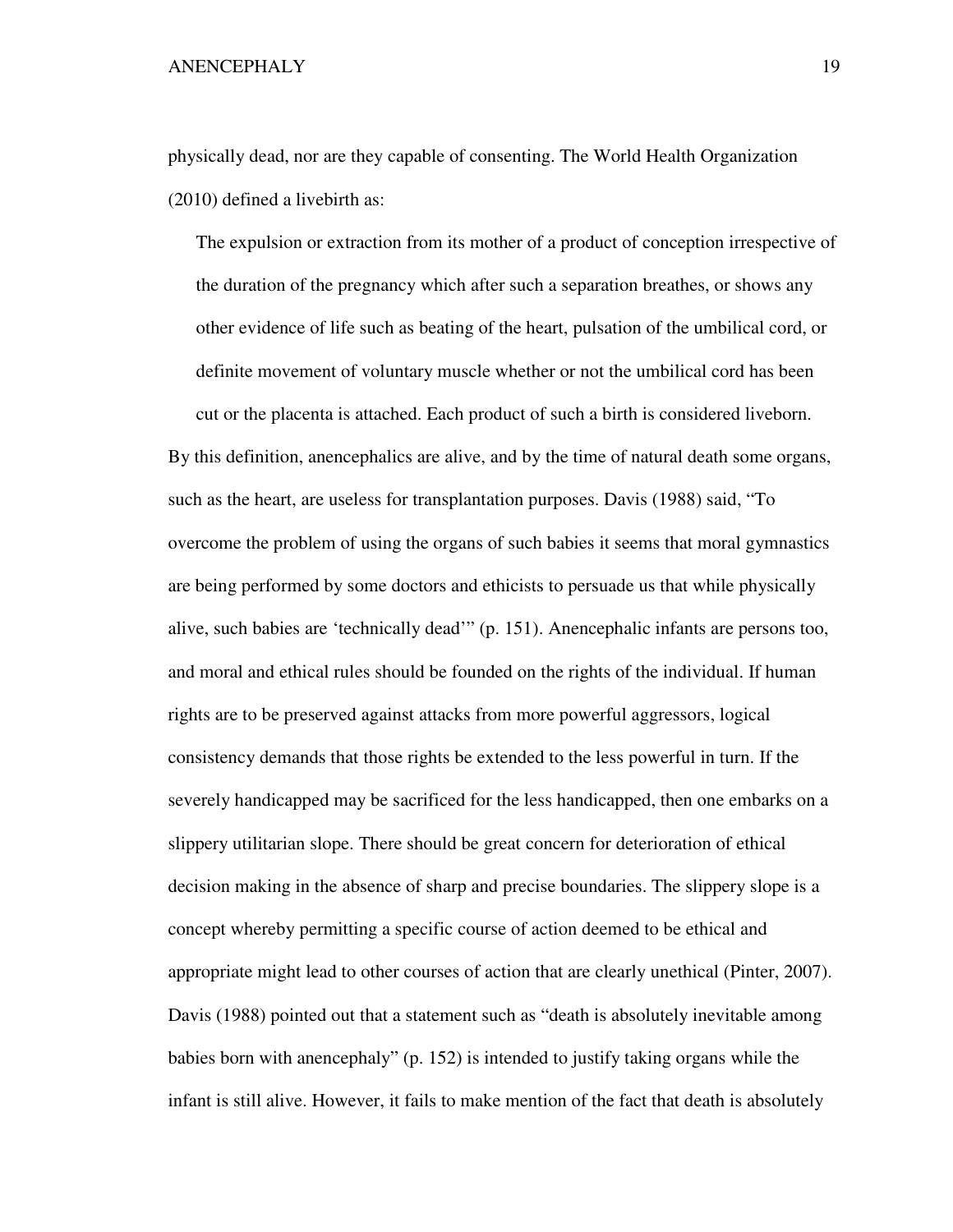inevitable for every person living. She concluded by stating that "the right to live one's life from conception to natural death is a universal and basic freedom, not a commodity to be sold to the highest bidder or the strongest and most powerful" (p. 152).

 The case against organ donation from anencephalics is strong both morally and ethically. There is really no way to obtain viable organs from anencephalics without accelerating the infant's death, thus violating moral and ethical principles, as well as acting illegally (Davis, 1988).

## **The Role of the Nurse**

The role of the nurse when caring for anencephalic children and their parents centers on providing for a variety of physical, emotional, psychological, and spiritual needs. The nurse should be informed on the basic ethics surrounding moral decisions that must be made by the parents, such as whether to implement life-sustaining medical treatments or allow their child's body to be harvested for organs. As the child will most likely die within the first week of life, the nurse must be able to provide emotional support for the family as they begin the grieving process (Arnold, Gemma, & Cushman, 2005). It is important for the nurse to emphasize that, while there is no cure for anencephaly, the child is still unique and has great intrinsic value as a person. The nurse should strive to assist the family in providing the best quality of life for the child as long as it is alive, helping to make the situation bearable as well as provide lasting memories of treasured, though short, time with the baby, as well as an acceptable death (Craig  $\&$ Goldman, 2003). Another important aspect of nursing care is emphasizing preconception counseling and prevention through nutrition, specifically folic acid supplementation (Carl & Hill, 2009; Folic acid, 2009; Lindsey, et al., 2007).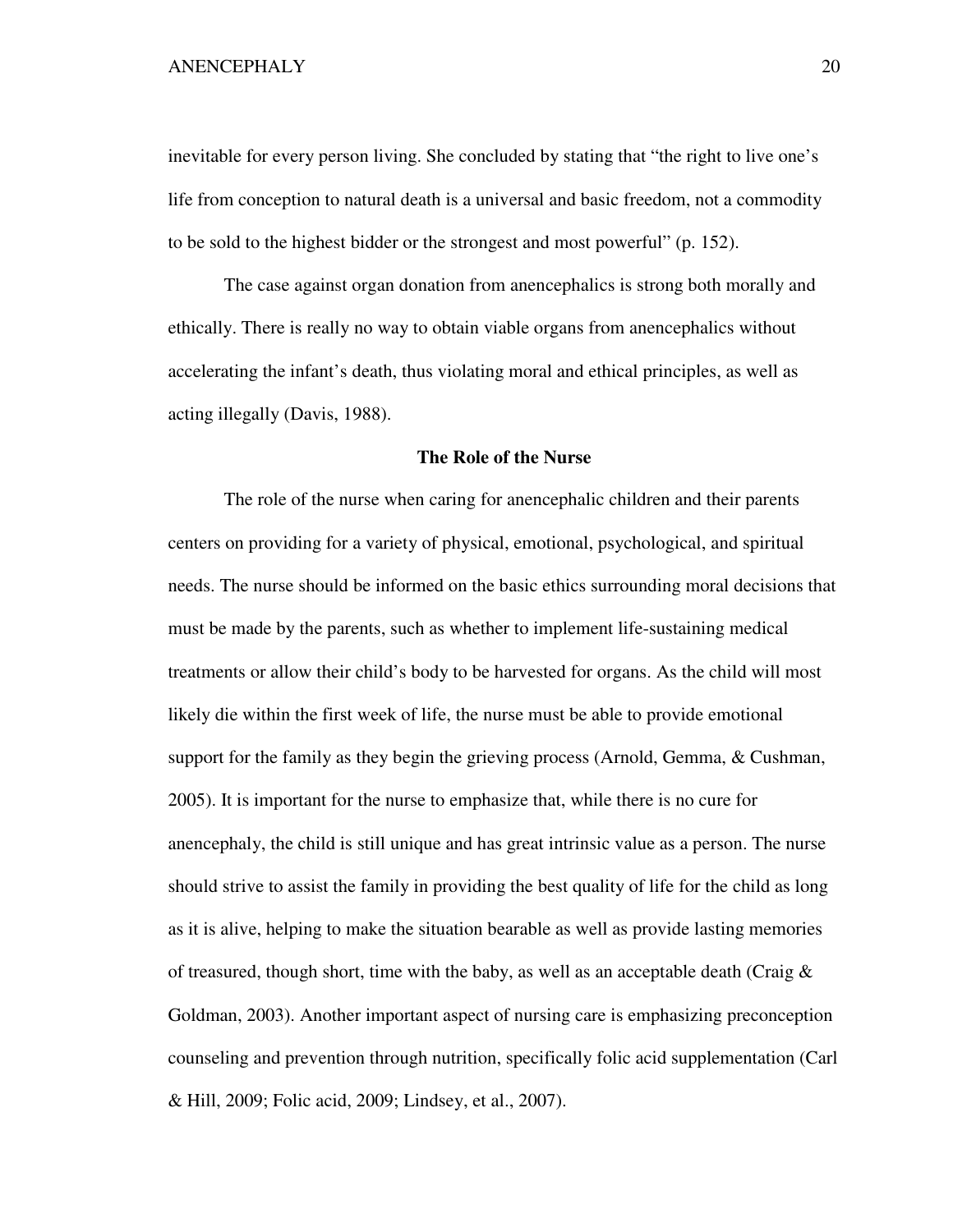## **Moral and Ethical Education**

The acquisition of moral characteristics is the proper business of nursing education and the exhibition of said characteristics is the true mark of professional behaviour. Florence Nightingale, pioneer of professional nursing in the 1900s, stipulated the following attributes are essential to the ideal nurse: truthfulness, obedience, punctuality, observation, sobriety, honesty, quietness, devotion, tact, loyalty, sympathy, and humility. Many of these traits are especially important for nurses working in pediatric palliative care, such as with anencephalic infants. In addition to developing these traits, it is important that nurses have the proper training to enable them to make informed ethical decisions when they are faced with difficult situations. Nursing education should include ethical theories, and in particular, their implications regarding end-of-life care (Sellman, 1997).

The ethical principles of autonomy, beneficence, nonmaleficence and justice apply to all persons, but because infants are incapable of making their own decisions, that task falls to surrogates, generally parents. One of the most difficult issues encountered by health care professionals working in pediatric palliative care is conflicts between parents and the health care team over goals of care. If not properly addressed, ethical conflict can develop into moral distress among staff. The way the health care team handles difficult situations such as end-of-life care profoundly influences the experience of the infant, family, and caregivers (Klein, 2009).

# **Suffering**

One common concern of staff regarding care of infants is the suffering of their patient. Staff may view life-prolonging procedures and equipment as causing more harm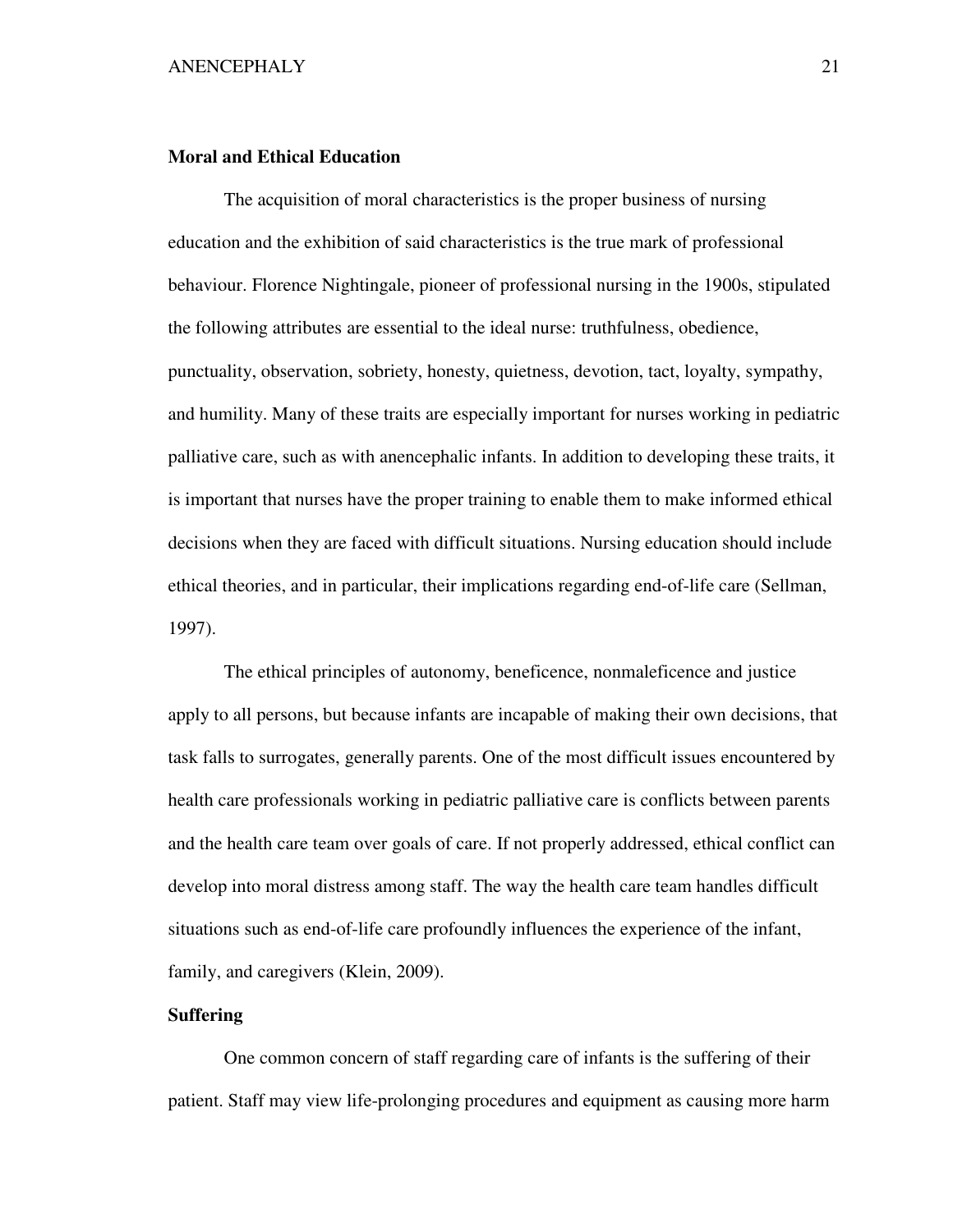than benefit to their patient. However, parents may have different views of what constitutes beneficence and of how to assess the suffering of their own child. These issues can be addressed by sincere and well-informed discussion regarding goals of care, and by emphasizing key aspects of the child's care while acknowledging the family unit. In this way, the basis for the parent's choices for their child can be elicited, and the staff can evaluate whether those choices are compatible with the infant's best interests.

*Baby Doe* regulations are in place to help define legal parameters in which medical care is provided to infants. These regulations are designed to ensure that infants receive appropriate medical care regardless of their mental capacities. These regulations are sometimes misinterpreted to mean that care should never be withheld from infants with disabilities; however, the regulations do not require that non-beneficial care be delivered to disabled infants. Nursing staff need to be aware of these regulations to help them during the decision-making process.

If nurses are aware of both legal and ethical considerations regarding lifeprolonging care and end-of-life care, conflicts between staff and parents can be resolved more easily, with less moral distress for both parents and staff. In particularly difficult cases, an organizational ethics committee can provide clarity and structure to decision making, and help elucidate the objective best interests of the infant, as well as subjective or contextual issues (Klein, 2009).

# **Home Management**

In some situations, like many involving anencephalics, intensive aggressive medical therapy is a futile exercise only prolonging a short life of suffering. When faced with situations like this, health care providers sometimes feel hopeless, having exhausted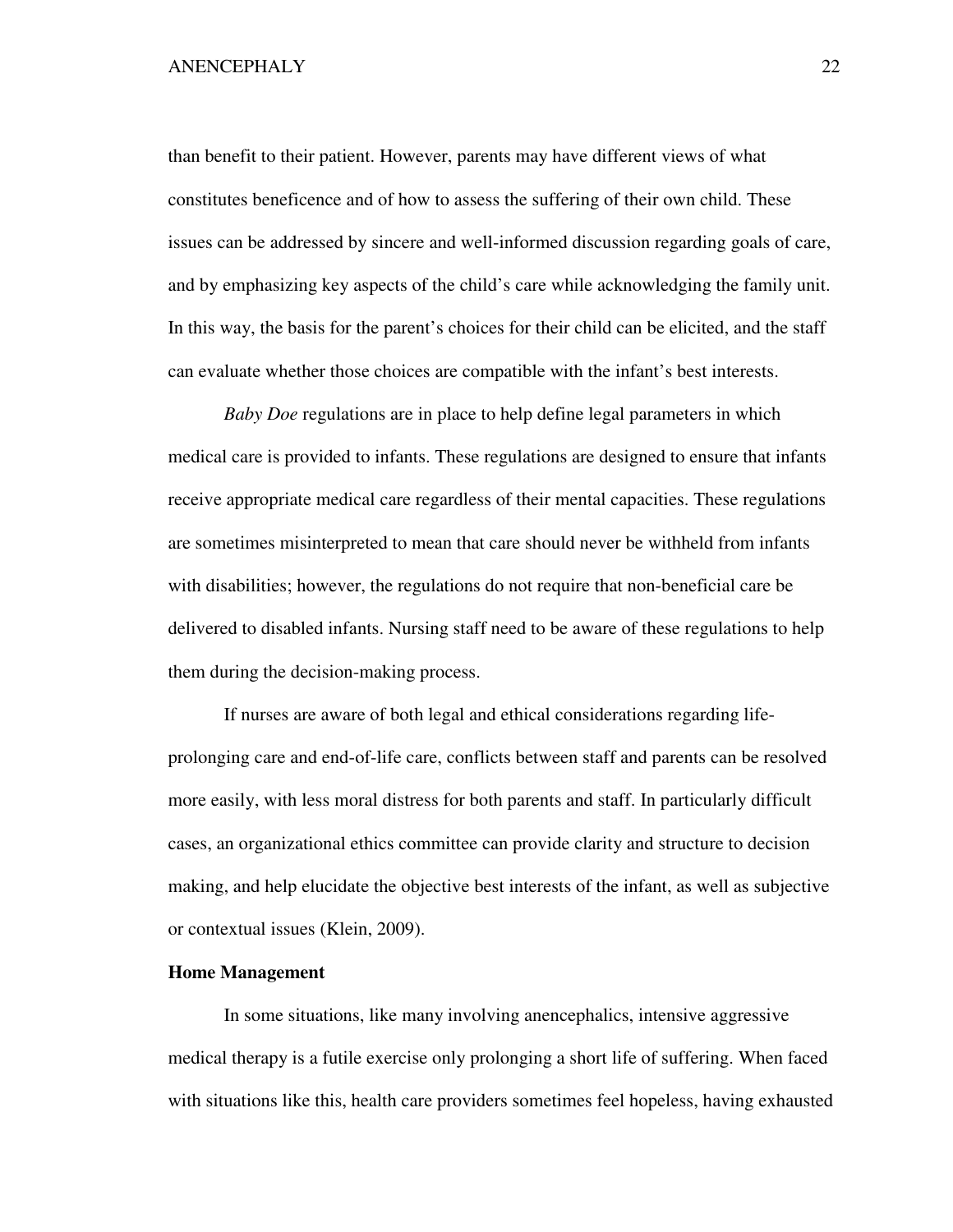the benefits of potentially helpful medical treatments. However, instead of focusing on the failure to cure the infant, health care providers should focus on the opportunity to provide loving care to the infant as well as the family during this time of grief, stress, and transition. In most cases, palliative care is appropriate, and in some cases, even home care can be beneficial for these families (Craig & Goldman, 2003).

Home care can be considered for infants in the following categories: infants for whom aggressive intervention offers only a short life with significant suffering, infants who have suffered perinatal asphyxia leading to profound brain damage, infants with overwhelming illness with no prospect of long term survival, and infants extremely unlikely to survive infancy due to lethal birth defects such as anencephaly.

Withdrawing intensive support does not equate to withdrawal of care. The 1995 statement Ethical Aspects of the Management of Severely Malformed Newborn Infants recognized that when parents and physicians agree that it is in the best interests of such infants, they should be allowed to die with dignity, without inappropriate or futile medical intervention (Cook, et al., 2008). Instead of aggressive medical care, the infants and family should receive palliative care. Palliative care involves active treatment designed to provide care for these infants in a comfortable environment, free from pain and distressing symptoms, with practical and emotional support for their caregivers. Palliative care involves care not only as long as the infant is alive, whether that is for hours, days, weeks, or months, but also support for the family after death and during the bereavement process.

The family and health care team should make decisions about continued interventions together. While some questions will be appropriate only for a doctor to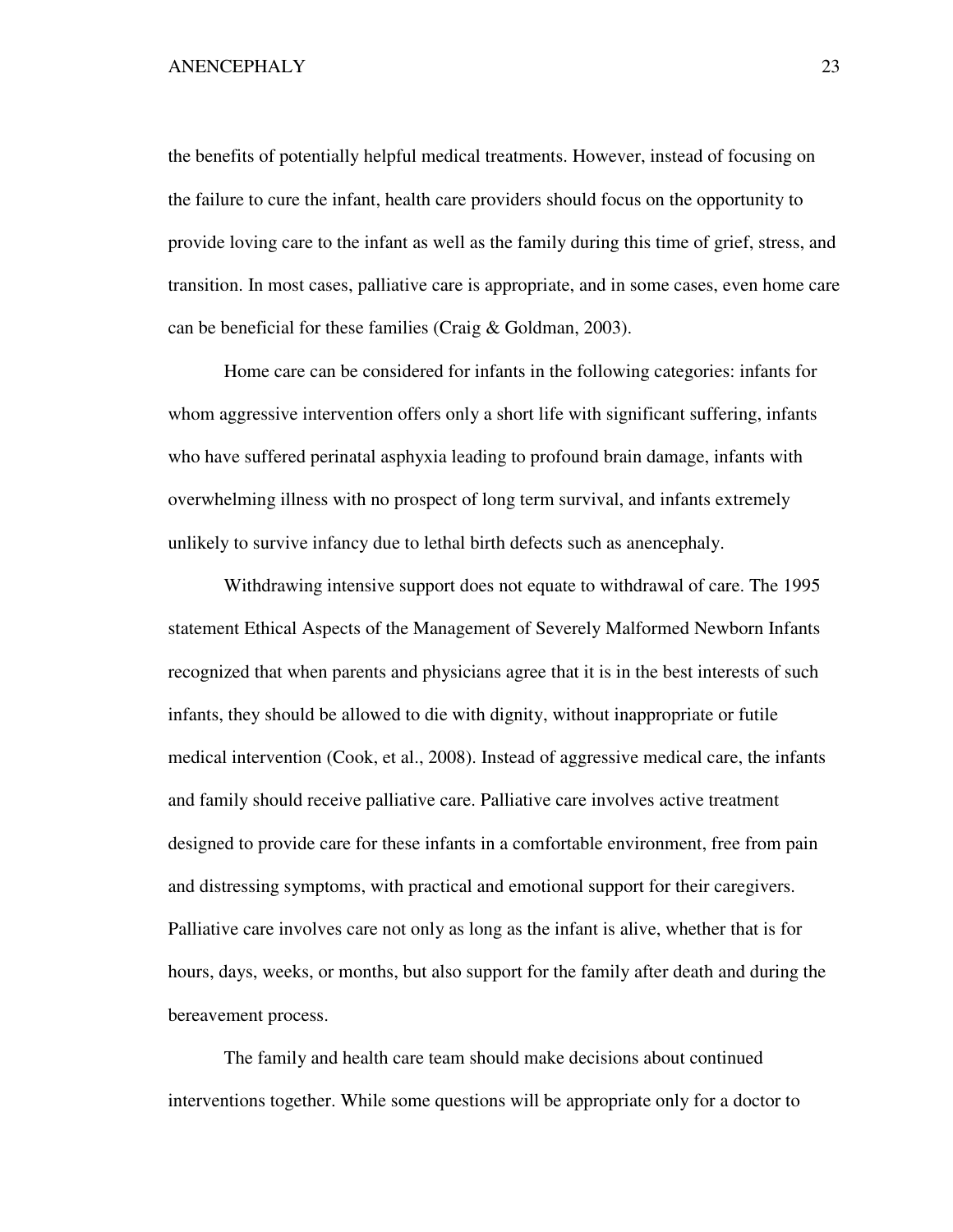answer, the nurse should be prepared to give the family information within her scope of practice. This can include topics such as what is likely to happen if intensive care is withdrawn or withheld and what palliative care for their infant will involve. Parents and families need adequate time to discuss and understand their child's prognosis. Other helpful resources that can be suggested by the nurse include talking to other parents who have gone through similar situations, referrals to support organizations or religious organizations, and obtaining a second opinion from an outside consultant.

While it is more typical for infants to be cared for in the hospital, this can sometimes be an added stressor on parents who are trying to spend time with their dying infant, care for other children at home, continue to provide income for their family, and cope with their own grief. Well organized home-centered care can be ideal for some families (Craig & Goldman, 2003). Additionally, the long-term psychological outcome for parents may be better when their child dies at home (Lauer, Mulhern, Schell,  $\&$ Camitta, 1989). Typically, there are no medical reasons that prevent a family from taking their dying infant home, as long as there are appropriate local resources.

When information is given to parents considering home care, it should include an idea of what to expect as the baby deteriorates, including symptoms and symptom management, as well as a realistic pictures of the level of support that can be provided. Regardless of the decision the parents and family make, their decision should be respected and supported. The family should also be given the option and freedom of reviewing or changing their decision at any time.

 Because caring for a dying child is understandably exhausting, both physically and emotionally, there should be at least two main caregivers. This is usually the mother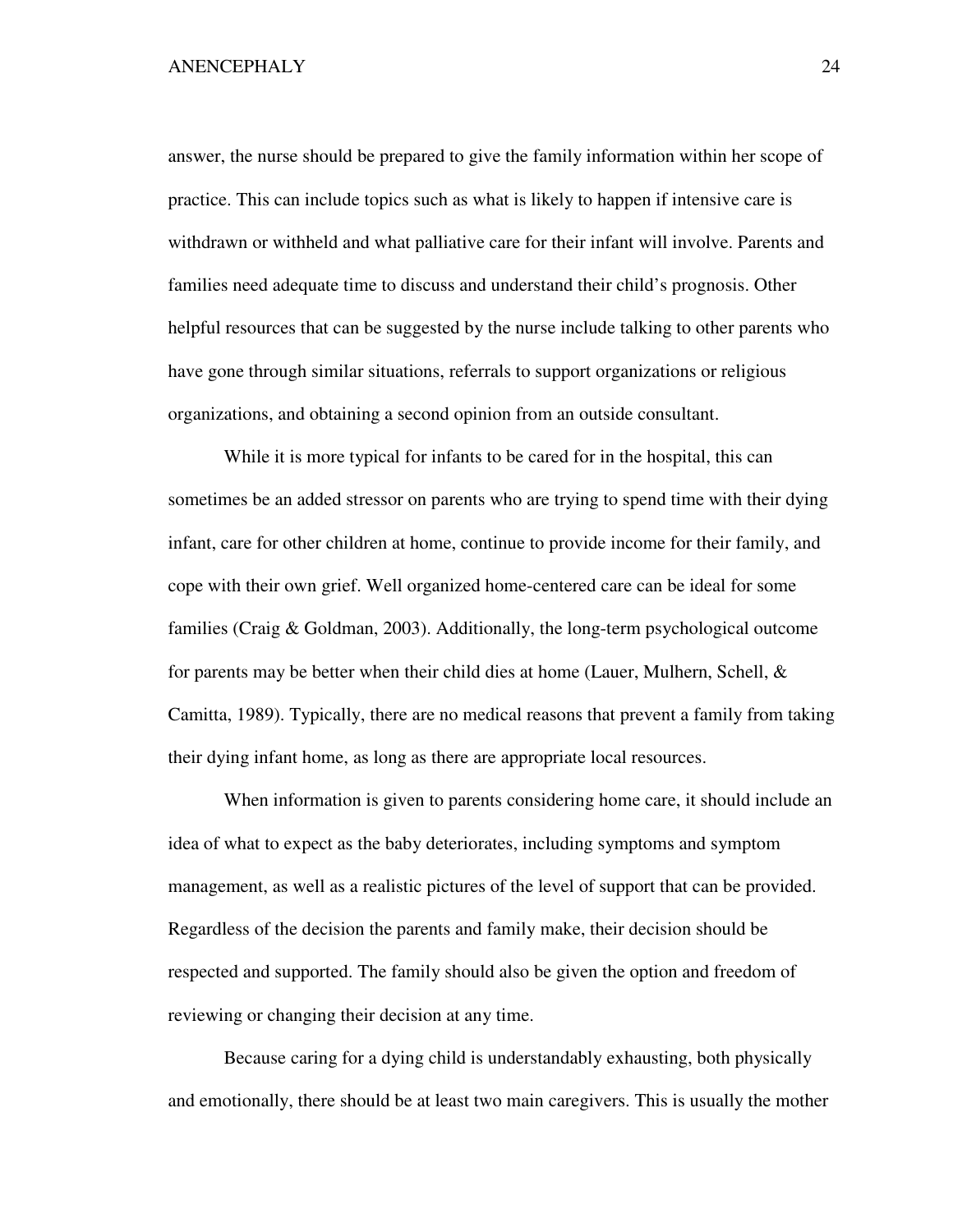and father, but can also include another close relative or friend. Professionals that must be involved include a designated pediatrician, the pediatric home care nursing team, a general practitioner, and a health visitor.

 If death is expected within a few hours of going home, the parents may feel reassured if a member of the nursing team can stay with them. If the parents are told that someone will stay with them until their child dies, there must be a rotation of caregivers available however long is necessary. Parents need to be sufficiently well informed that they can be in control of any situation that may arise, and have access to support resources at all times. This includes correct information about any medications their infant is on, and how to prepare and administer them. Parents will have life-long memories of their child's short life, and to keep those memories bearable, they should be informed on how to provide rapid symptom relief as symptoms occur. Topics that should be discussed with parents include drug administration, feeding, respiratory distress, pain, constipation, vomiting, secretions, and seizures (Craig & Goldman, 2003).

 Mementoes of the baby are very important, especially when life has been very short. The nurse should encourage the parents to take pictures of their child and perhaps save hand and footprints. Other meaningful keepsakes can include a lock of hair or maternity unit name bands (Craig & Goldman, 2003).

## **Family Support**

 Nursing support for the family is essential throughout the infant's entire lifetime, from conception to death. Giving birth to a child who will die in infancy is devastating for the family. Most parents experience denial, anger, guilt, desperation, and acute grief. Not only are these parents losing their child, they are also losing dreams and hopes, as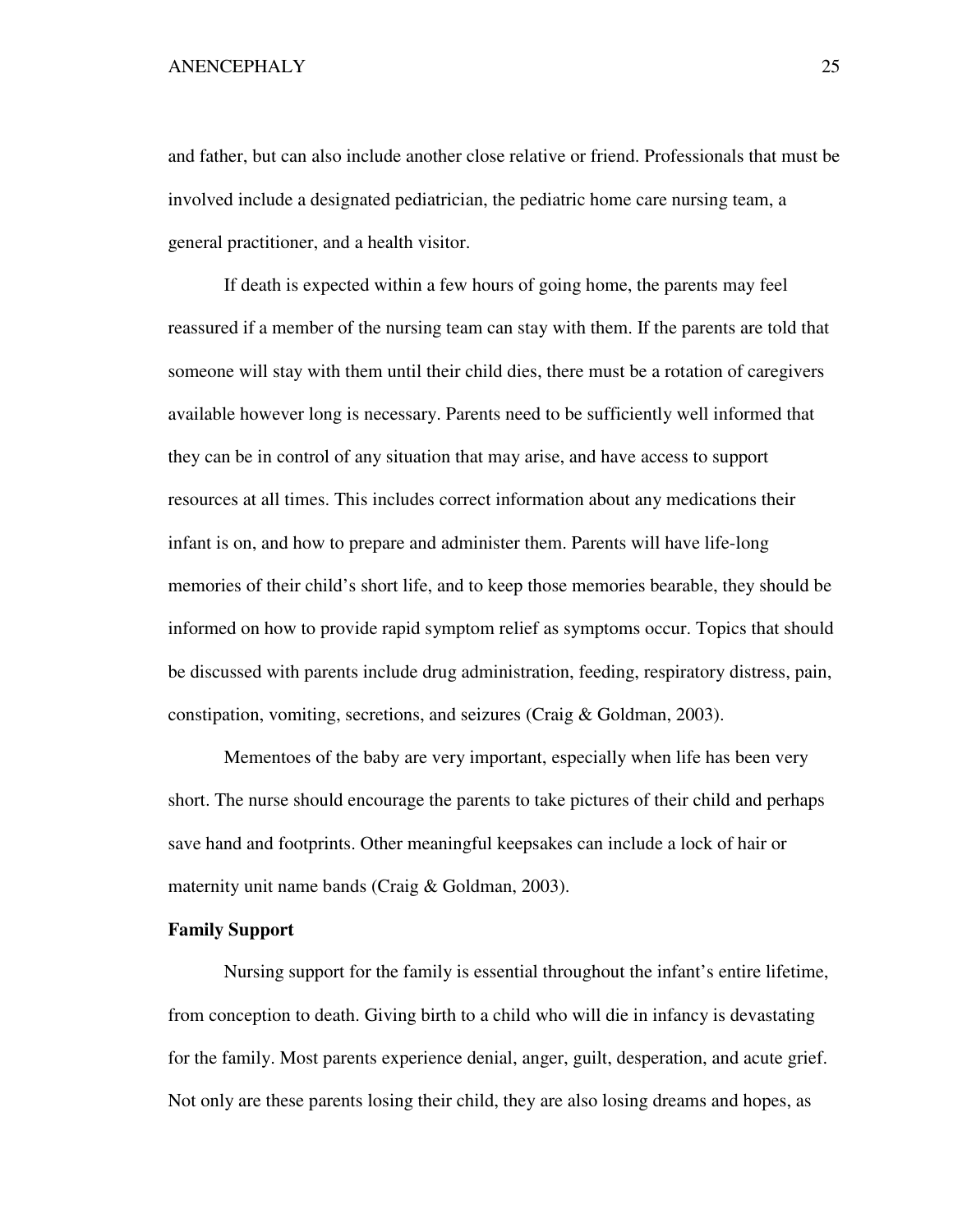well as their role as parents. Thus, parents need opportunities to acknowledge and express their feelings. Offering these opportunities is as much a part of palliative care as providing care to the dying infant (Craig & Goldman, 2003). Nurses should pay particular attention to parents with depressive symptoms, as there are many resources available to help them, including their infant's palliative care program (Knapp, Madden, Curtis, Sloyer, & Shenkman, 2010).

 Siblings need care as well, as they often feel isolated and neglected because their parents are so focused on their dying brother or sister. While parents often have little energy or emotion to invest in siblings, they should still be encouraged to talk to their other children about the situation. Siblings need to be included in the life of their brother or sister, and be prepared for and included in the death. It is important for adults to emphasize to the other children that it is not their fault.

 Grandparents also need opportunities to talk about their feelings, as they are coping not only with their own grief, but also that of their children and grandchildren. Often they feel a sense of injustice that the youngest, instead of the oldest, member of the family has died. If possible, they should be included in the decision making process and be given opportunities to spend time with their newest grandchild while he or she is still alive.

 Home care of a dying infant requires a holistic approach that addresses the needs of the infant as well as the family. Essential to this process is a well coordinated multidisciplinary team that acknowledges the central role of parents. The entire family, including siblings and grandparents should be supported through the life, death, and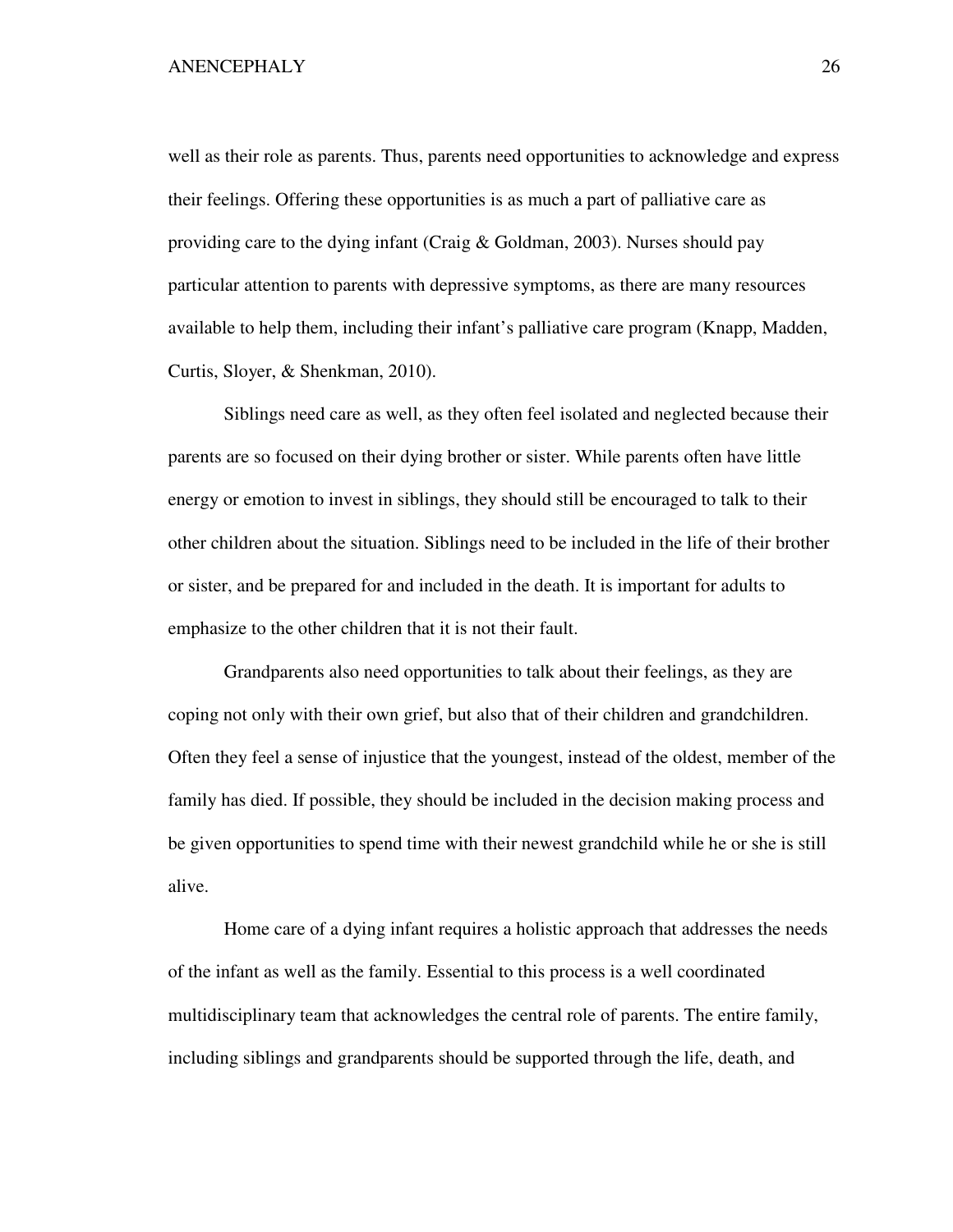grieving process, leaving them with memories of a bearable death and treasured time with their infant (Craig & Goldman, 2003).

 There are many resources for nurses who are involved in end-of-life care. One resource that is specific to care of dying infants and their families is Resolve Through Sharing (RTS). This is a perinatal bereavement education program designed to help nurses care for families who have experienced early pregnancy loss, stillbirth, or newborn death. RTS training teaches nurses how to understand grief, attachment, and loss, as well communication skills, conflict resolution, and how to help families create memories. Resources like this produce skilled and competent nurses that can provide care and support to dying infants and grieving families (Bereavement Services, 2010).

## **Nursing Goals**

 Ultimately, caring for the sick is competently and compassionately sharing knowledge and experience with the purpose of helping another human being at a time of great need (Kane, 2006). Much of the nursing care provided for anencephalic infants and their families falls into the realm of palliative care. Pediatric palliative care can be both stressful and rewarding, and requires coping skills, confidence, knowledge, and skills to comfort grieving parents (Morgan, 2009).

## **Issues in Palliative Nursing**

 Nurses caring for dying children often have many unmet needs that impact the way they care for the patients, their job satisfaction, and ultimately, hospital retention rate. When a child dies in the hospital, after extensive measures have been taken to save their life, health care workers often perceive the death of the child as a triple failure. The first sense of failure is that they did not have the means, skills, or abilities to save a life.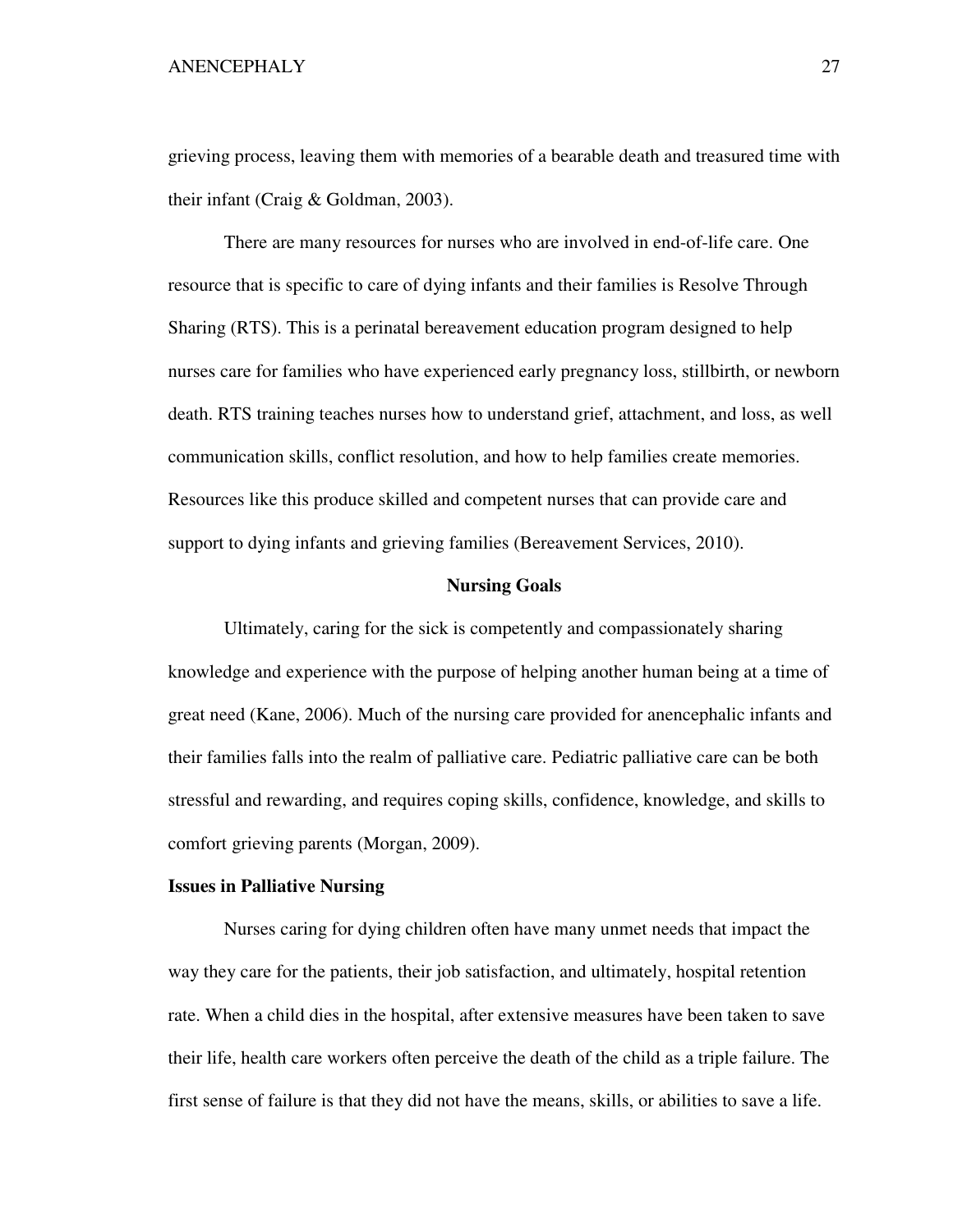The second is that in their social roles as adults they were unable to protect the child from harm. The third is that they betrayed parents who trusted them with the most valuable being in their life. This sense of failure increases grief and intensifies feelings of helplessness, guilt, anger, and sadness. As the nurses' awareness of their own losses and vulnerabilities increases, feelings of anxiety and stress increase as well (Papadatou, 1997). Major issues in pediatric palliative care include moral and ethical distress, personal pain, lack of support and collaboration, burnout, and lack of professional collaboration and education.

**Moral and ethical distress.** Moral and ethical distress occurs when nurses are asked to act in a manner that is contrary to their beliefs. When nurses' personal and professional values are disregarded, their integrity is undermined. Nurses then struggle with the dilemma between their obligation to follow physicians' orders and their duty to provide a comfortable death for the infant. Both external and internal barriers may occur when health care providers are prevented from acting according to personal values and professional standards. External barriers occur when a nurse's opinion is neither sought nor valued in the workplace. Internal barriers result when a nurse has poor communication skills or lacks the knowledge and skill to appropriately provide palliative care. If these barriers are not resolved, job satisfaction and appropriate patient care will not be maintained (Morgan, 2009).

When nurses feel they can no longer help the terminally ill recover, they begin to experience a deep sense of helplessness, sadness, and ambivalence. There is uncertainty regarding the dilemma between palliative and curative care (Yam, Rossiter & Cheung, 2001). Performing aggressive treatments is difficult when the infant is actively dying, and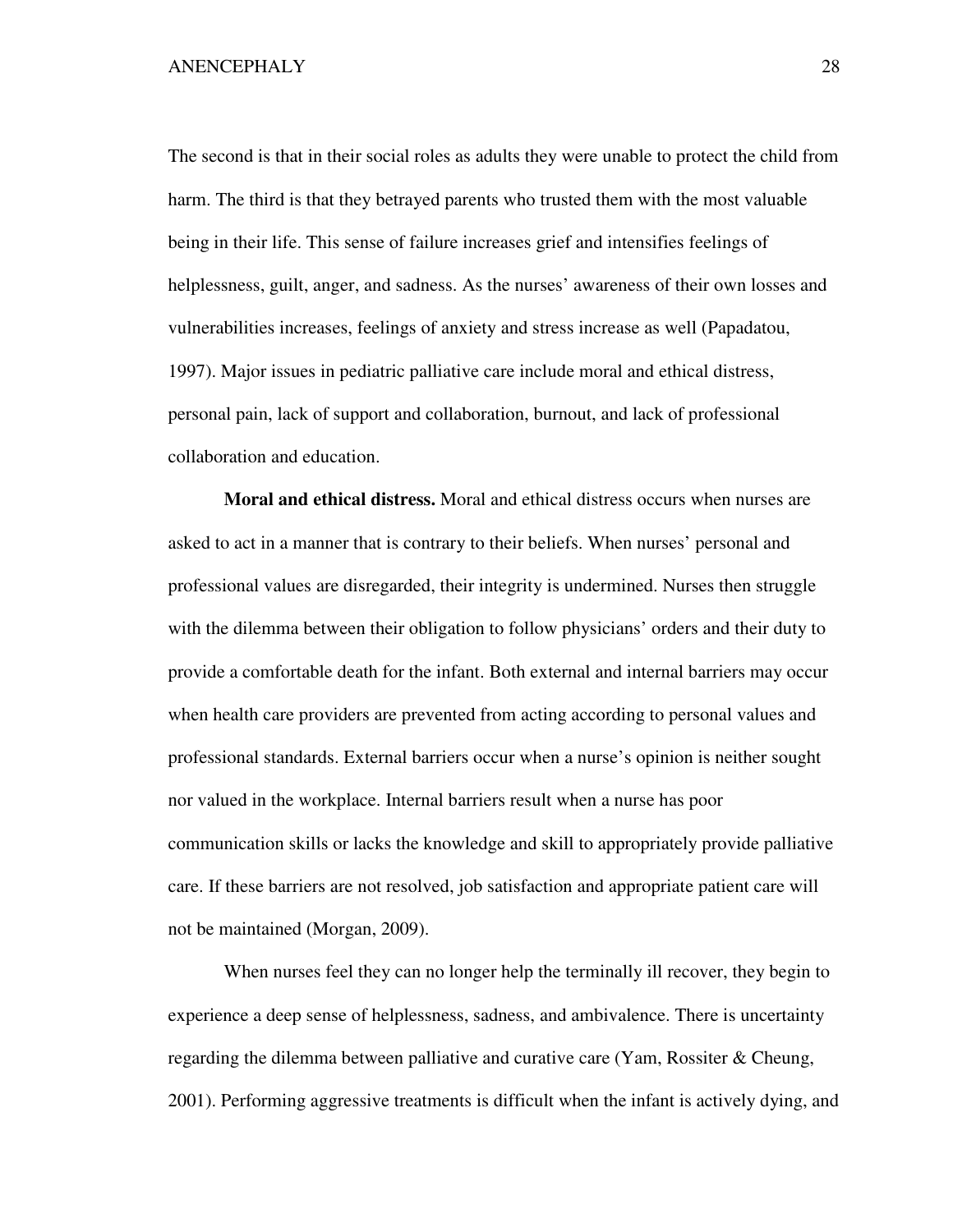when nurse input is ignored, nurses may become angry, frustrated, and resentful about the patient care being provided. Aggressive or painful measures which are futile take up precious time that the family could use to prepare for the child's death. Both adults and children need time to say goodbyes and find closure (Morgan, 2009).

**Personal pain.** Many nurses report feeling extreme sadness when dealing with the death of children. This can be compounded when a nurse is caring for a child around the same age as a child of her own. Nurses also suffer emotionally at the termination of established relationships with patients and families. One protective mechanism that nurses sometimes use is keeping themselves busy with physical care, and minimizing interactions with families as much as possible in an effort to avoid distress (Yam et al., 2001).

**Lack of support and collaboration.** Many nurses report feeling a lack of support from peers, administrative personnel, and other members of the health care team. This lack of support can cause a great deal of stress for nurses, and made a significant impact on the quality of care they were able to provide to the infant and family. Collaborators such as clinical nurse specialists, social workers, child life personnel, and chaplains can help provide much needed services to families, explaining procedures, providing meal assistance for families, and providing spiritual guidance. When these collaborators are not present, the nurse must fulfill the responsibility of meeting these needs.

**Burnout.** Because of these issues (moral and ethical distress, personal pain, and lack of support), employee turnover rates are often negatively affected. High levels of stress and ethical dilemmas are the biggest contributors to high turnover rates. Lack of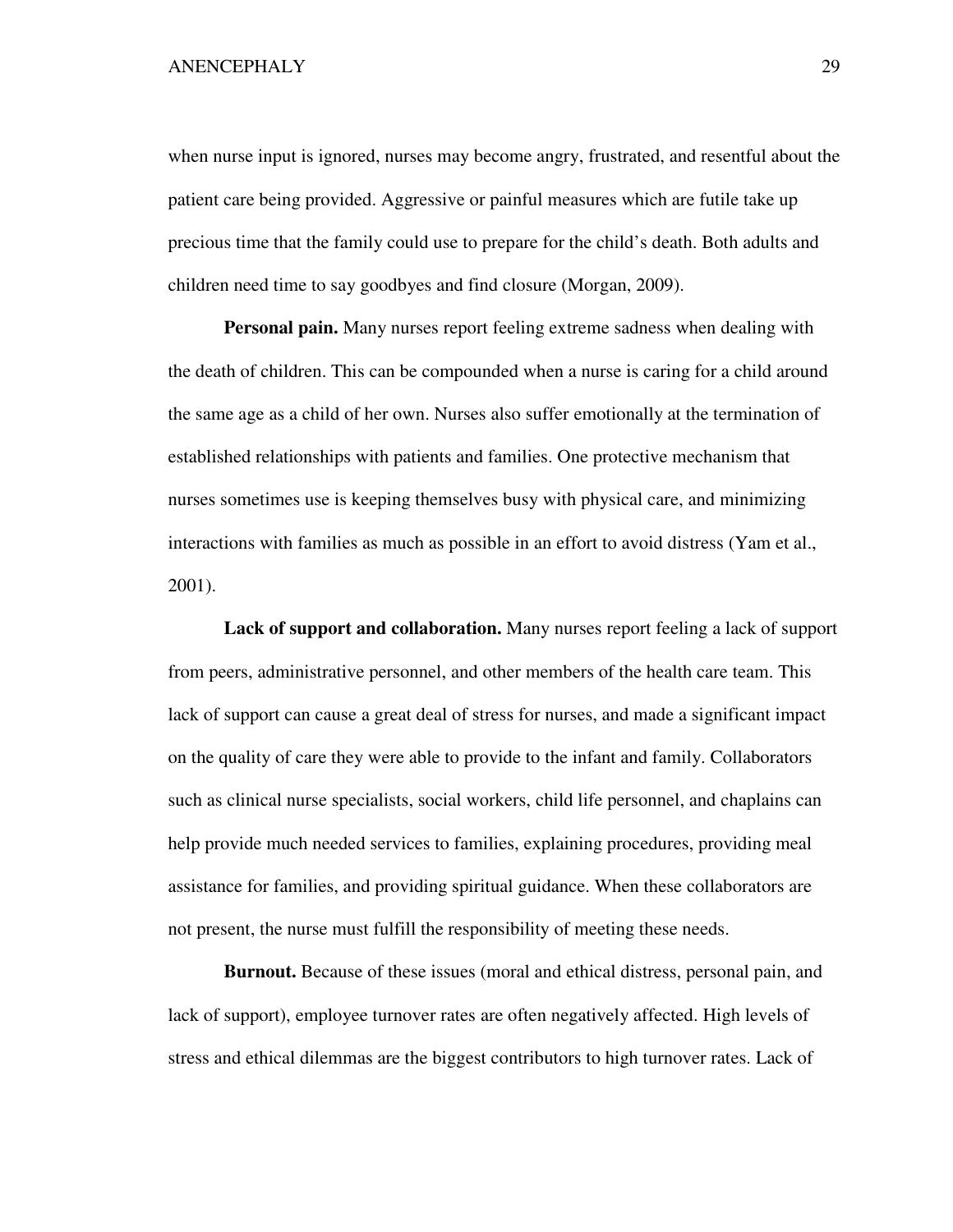control and frustration lead many nurses to seek less stressful work environments (Morgan, 2009).

*Jading* is a term specific to burnout related to prolonged stays by a sick child, numerous readmissions, and continued aggressive care that may seem futile. This effect can be compounded by dealing with families who have different expectations than the health care team of the child's situation and medical prognosis. Jading is a hazard when the health care team, expected to provide morally responsive care, can no longer extend themselves fully. It can be minimized by "finding meaning in the case, finding an opportunity to learn, modifying one's goals and expectations and an involved multidisciplinary team" (Jones et al., 2007, p. 45).

**Lack of professional collaboration and education.** Health care professionals are increasingly exposed to death and the dying process with little prior education to help deal with the needs of the patient, and minimal preparation in recognizing and handling their own personal reactions in the face of death. Areas of inexperience reported by staff members included communicating with patients and families about end-of-life issues, transition of patients into palliative or hospice care, do-not-resuscitate orders, and pain management issues. Insufficient training in these areas can exacerbate stress and affect quality of care. Both nurses and physicians struggle with feelings of inexperience in managing end-of-life symptoms (Contro, Larson, Scofield, Sourkes, & Cohen, 2004). Nurses also report having inadequate knowledge, expertise, and skills to comfort grieving parents. Many feel uncomfortable when parents cry, and fear saying something that would be inappropriate and offensive to parents (Yam et al., 2001). Having a palliative care network, attending palliative care rounds, patient care conferences, and bereavement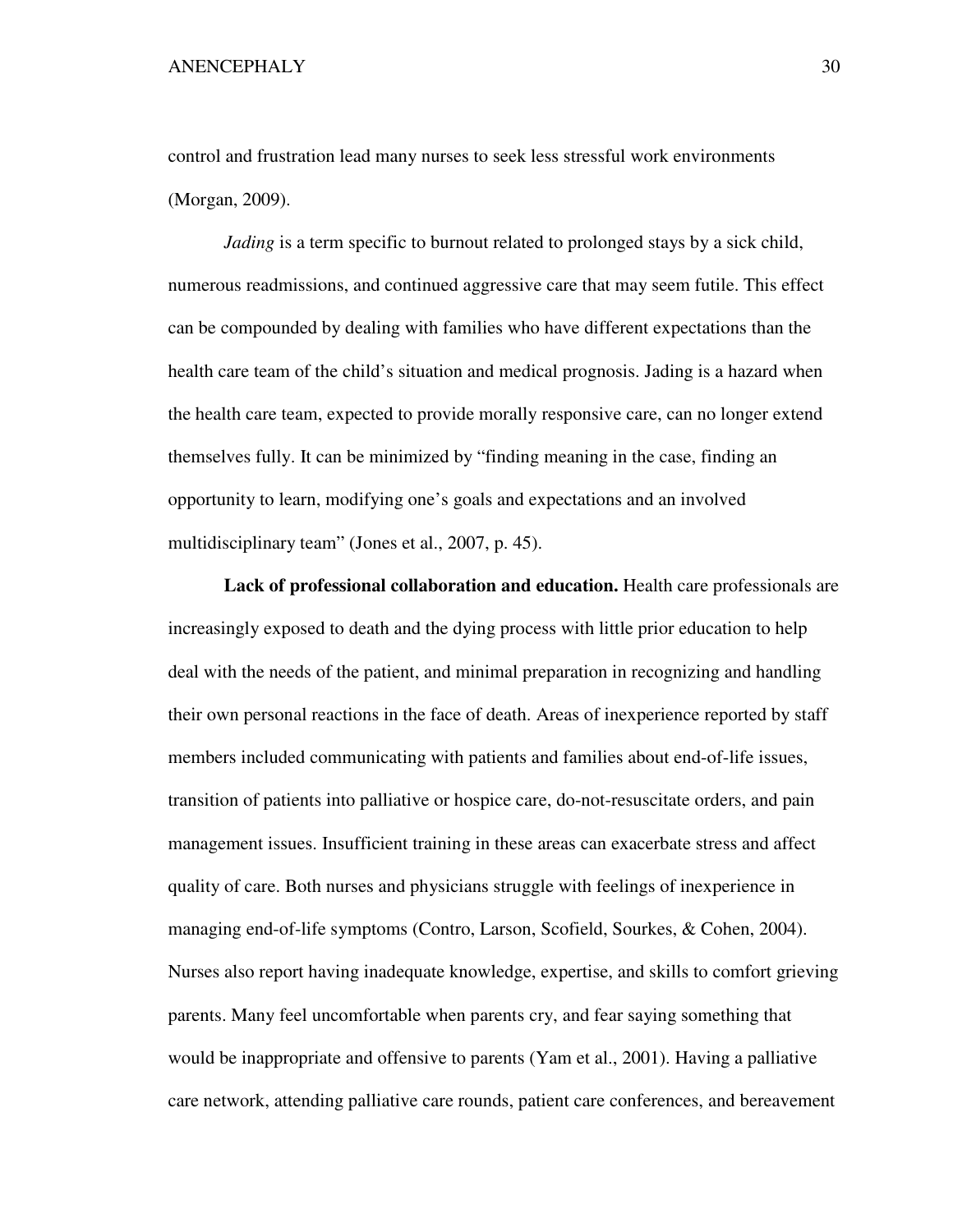debriefing sessions are all useful strategies in increasing knowledge and comfort with palliative care, facilitating effective communication with staff and families, and increasing knowledge of coping strategies (Jones et al., 2007).

# **Conclusions**

There will always be legal, medical, and ethical questions regarding the stats of anencephalic infants. However, as stated previously, it seems only reasonable that when there is doubt, judgment should err on the side of preserving life (Foreman, 1999). Anencephalic infants should be respected and cared for as persons, with a right to medical treatment and palliative care. Their bodies should be treated with utmost care, like those of any seriously ill patient, and their death should not be hastened in an attempt to gain organs for donation (Davis, 1988).

 Health care professionals will provide better care and support to seriously ill infants and their families when they feel supported personally and professionally. Thus, there must be a willingness by the health care system to invest in the greatest palliative care asset: the health care professionals. When attending to the suffering of a dying patient, the process of caring is just as important as the attainment of palliative care outcomes. Parents identify as care priorities the need for honest and complete information, ready access to staff, smoothly coordinated care, emotional expression and support by staff, preservation of the integrity of the parent-child relationship, and spiritual support. Increased training in practical, psychosocial, medical and spiritual aspects of pediatric palliative care for all health care professionals is critical to success (Jones et al., 2007).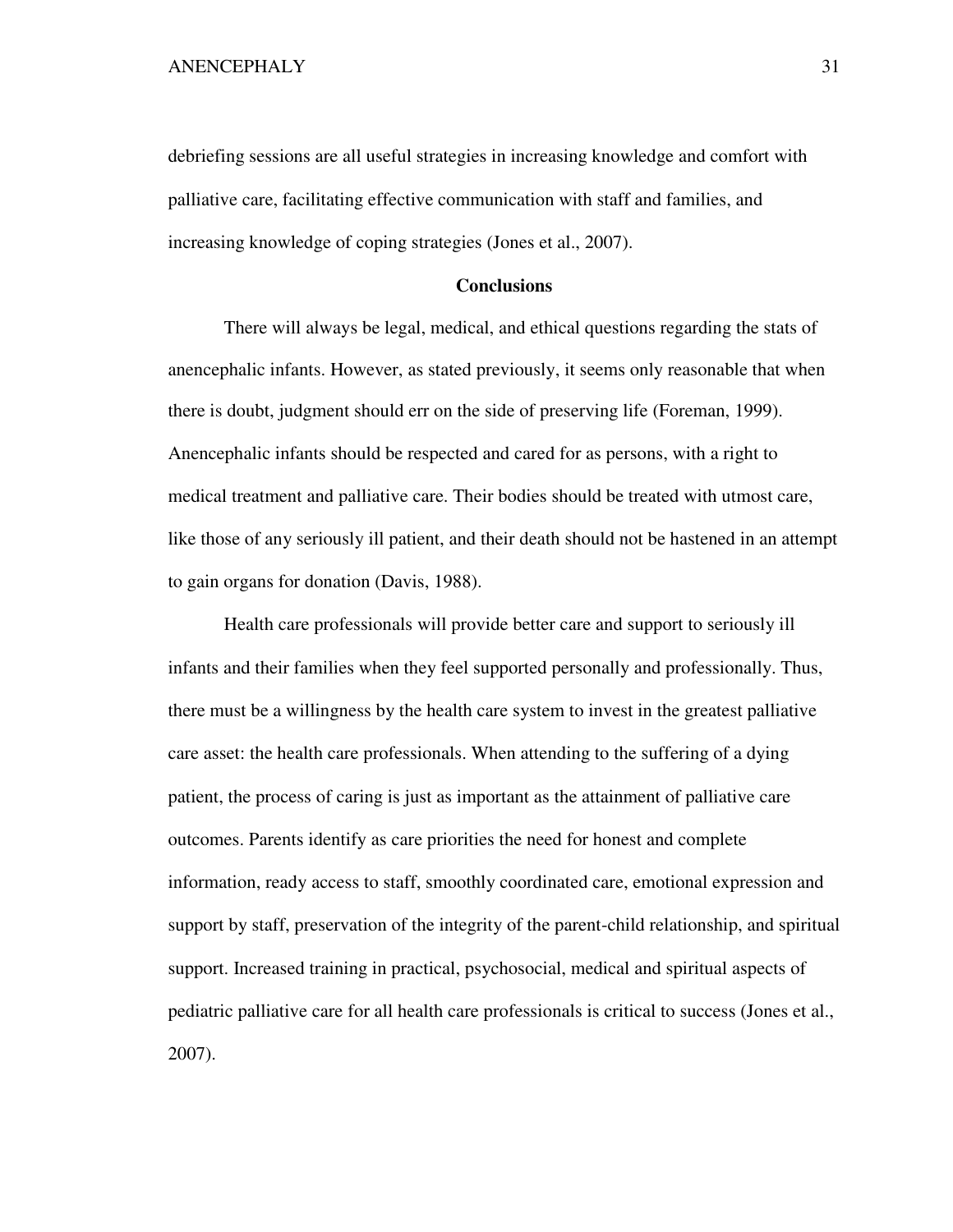Kane (2006) suggested that the palliative care mandate for health care professionals should be to "improve access to evidence-based, quality supportive care services provided by empathic, compassionate and competent health care providers who can attend to the child and family's multiple physical, emotional, and spiritual needs throughout the illness trajectory and across the hospital, clinic, and home care settings" (p. 849). Nurses can find meaning in their profession by addressing the needs of the individual as a whole person, and as a community of caring professionals, delving into the mysteries of the suffering and dying of the most vulnerable patients, and learning from the richness of their experiences (Kane, 2006). While a child's death may seem like a long and difficult road, nurses have the power to create a brighter journey for both patients and families (Morgan, 2009).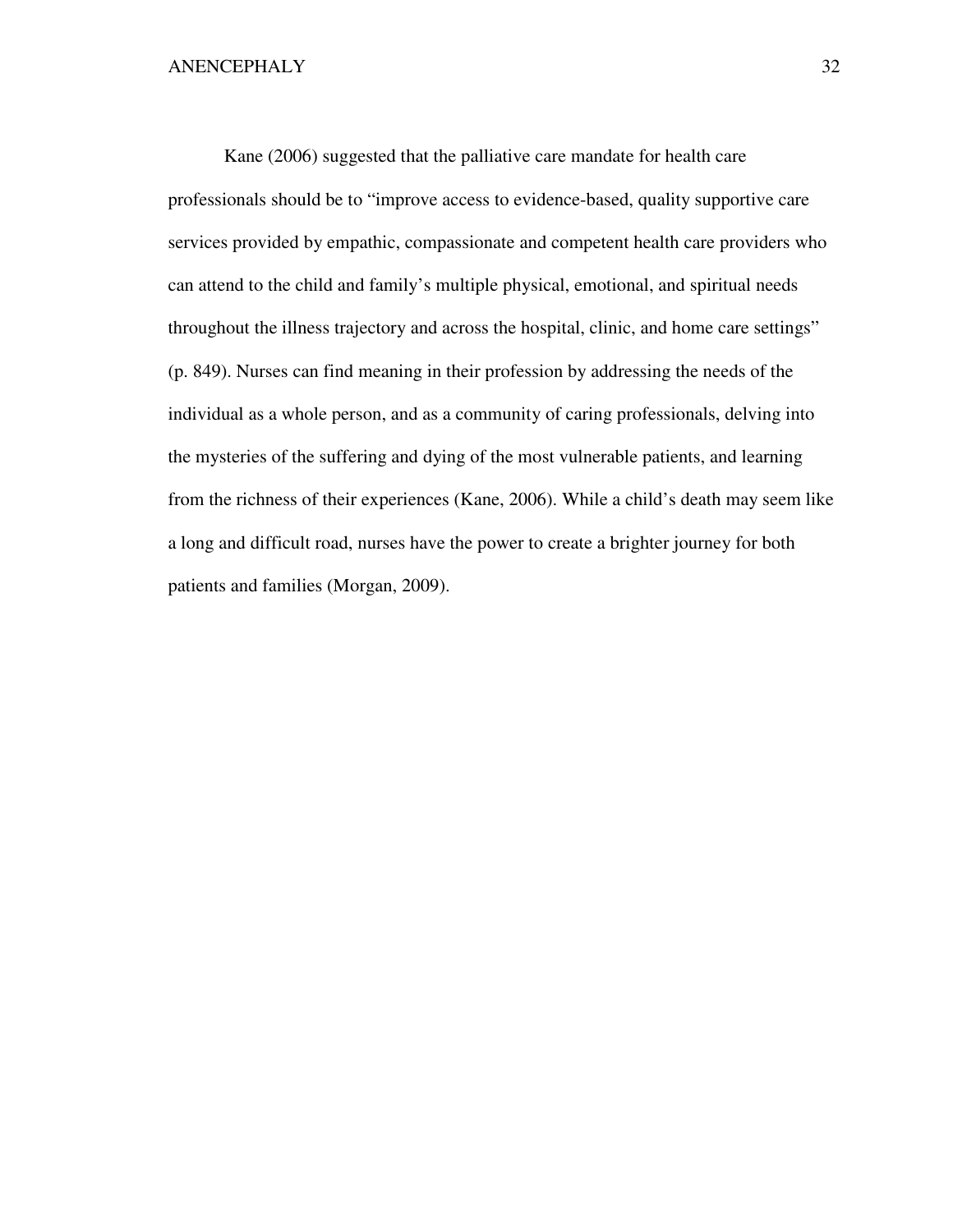#### References

- Arnold, J., Gemma, P.B., & Cushman, L.F. (2005). Exploring parental grief: Combining quantitative and qualitative measures. *Archives of Psychiatric Nursing, 19*(6), 245-255.
- Baines, P. (2005). Diagnosis and management of brain death in children. *Current Paediatrics, 15*(4), 301–307.
- Baxter, R. (1996). Children and organ donation in the United Kingdom: A literature review. *Journal of Pediatric Nursing, 11*(2), 136-141.
- Bereavement Services (2010). *Resolve Through Sharing bereavement training*. Retrieved from http://bereavementservices.org/education/resolve\_through\_sharing\_bereave ment\_training/rts\_bereavement\_training
- Bernstein, M. (2002). Marginal cases and moral relevance. *Journal of Social Philosophy*, *33*(4), 523-539.
- Carl, J., & Hill, D. (2009). Preconception counseling: Make it part of the annual exam. *Journal of Family Practice*, *58*(6), 307-314.
- Contro, N., Larson, J., Scofield, S., Sourkes, B., & Cohen, H. (2004). Hospital staff and family perspectives regarding quality of pediatric palliative care. *Pediatrics, 114*(5), 1248-1252.
- Cook, R.J., Erdman, J.N., Hevia, M., & Dickens, B.M. (2008). Prenatal management of anencephaly. *International Journal of Gynecology and Obstetrics, 102*, 304-308.
- Craig, F., & Goldman, A., (2003). Home management of the dying NICU patient. *Seminars in Neonatology, 8*, 177-183.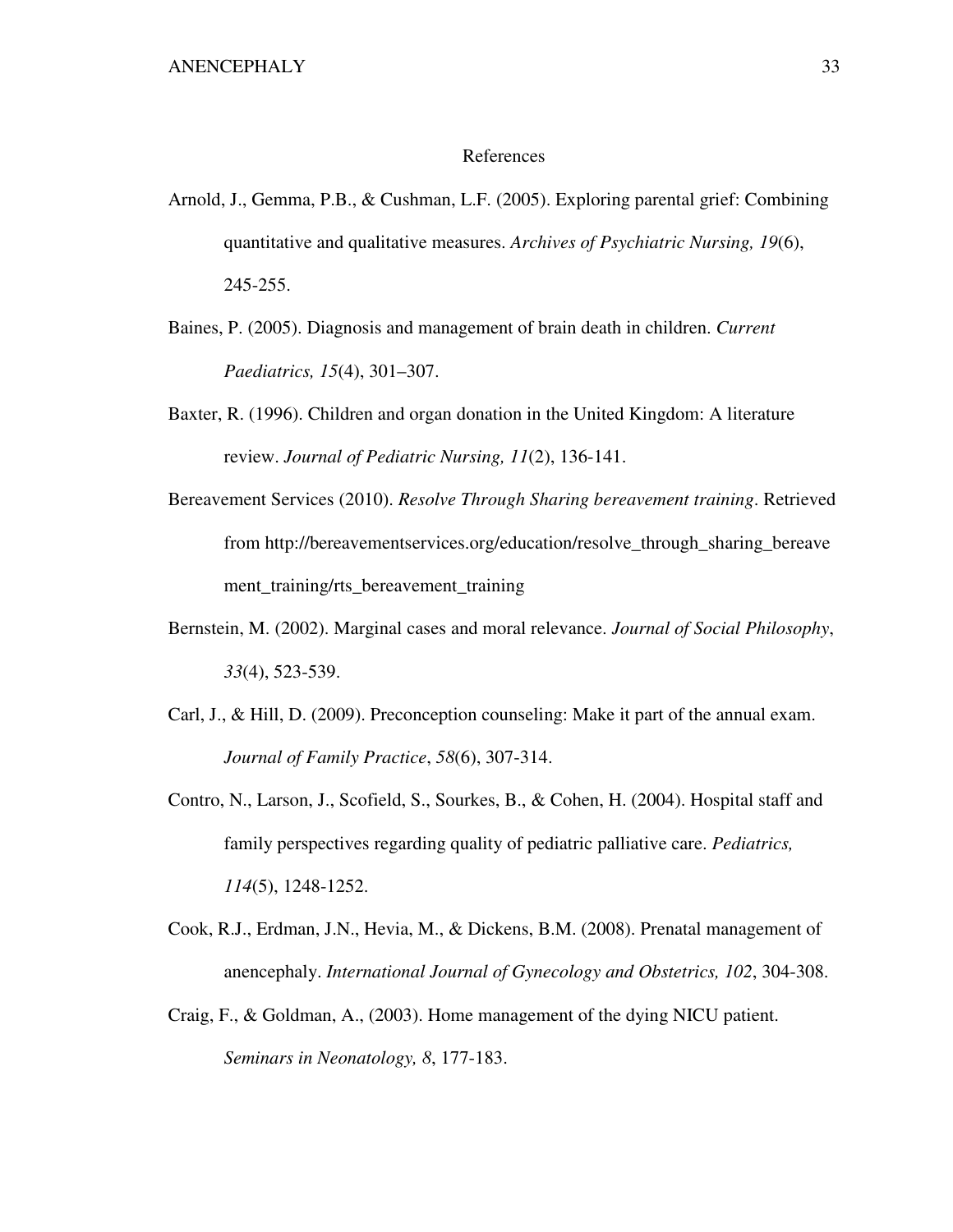- Davis, A. (1988). The status of anencephalic babies: Should their bodies be used as donor banks? *Journal of Medical Ethics, 14*, 150-153.
- Detrait, E.R., George, T.M., Etchevers, H.C., Gilbert, J.R., Vekemans, M., & Speer, M.C. (2005). Human neural tube defects: Developmental biology, epidemiology, and genetics. *Neurotoxicology and teratology, 27*, 515-524.
- Diniz, D. (2007). Selective abortion in Brazil: The anencephaly case. *Developing World Bioethics*, *7*(2), 64-67.
- (2009). Folic acid for the prevention of neural tube defects: U.S. preventive services task force recommendation statement. *Annals of Internal Medicine*, *150*(9), 626-631.
- Foreman, M.W. (1999). *Christianity & bioethics: Confronting clinical issues*. Joplin, Missouri: College Press Publishing Co.
- Glannon, W. (2000). Tracing the soul: Medical decisions at the margins of life. *Christian Bioethics, 6*(1), 49-69.
- Hoffenberg, R., Lock, M., Tilney, N., Casabona, C., Daar, A., Guttmann, R., et al. (1997). Should organs from patients in permanent vegetative state be used for transplantation? *The Lancet, 350*, 1320-1321.
- Jeffreys, D. (2001). Euthanasia and John Paul II's "silent language of profound sharing of affection": Why Christians should care about Peter Singer. *Christian Bioethics*, *7*(3), 359-378.
- Jones, B.L., Sampson, M., Greathouse, J., Legett, S., Higgerson, R.A., & Christie, L. (2007). Comfort and confidence levels of health care professionals providing pediatric palliative care in the intensive care unit. *Journal of Social Work in Endof-Life & Palliative Care, 3*(3), 39-58.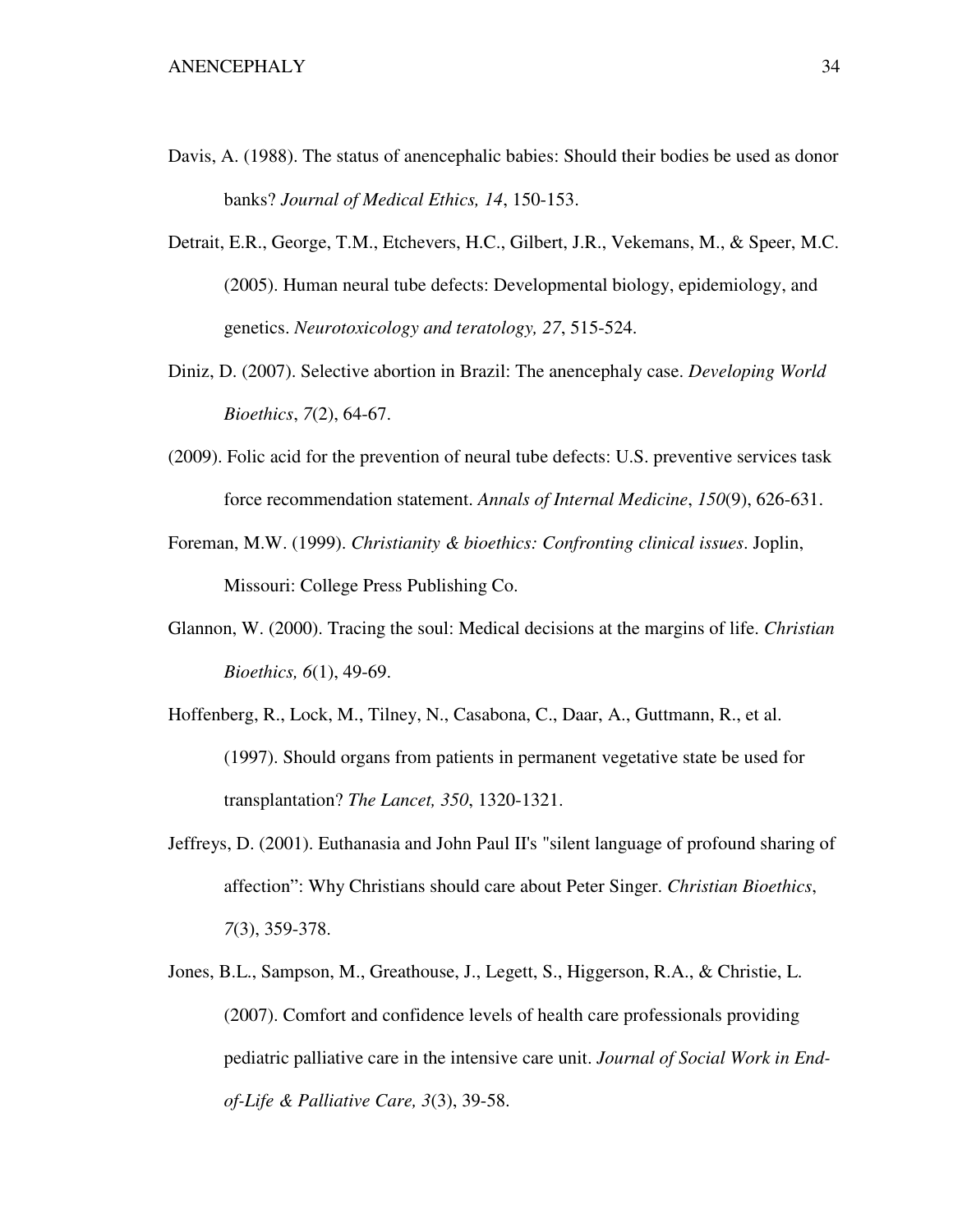- Kane, J.R. (2006). Pediatric palliative care moving forward: Empathy, competence, quality, and the need for systematic change. *Journal of Palliative Medicine, 9*(4), 847-849.
- Kittay, E. (2005). At the margins of moral personhood. *Ethics*, *116*(1), 100-131.
- Klein, S.M. (2009). Moral distress in pediatric palliative care: A case study. *Journal of Pain and Symptom Management, 38*(1), 157-160.
- Knapp, C.A., Madden, V.L., Curtis, C.M., Sloyer, P., & Shenkman, E.A. (2010). Family support in pediatric palliative care: How are families impacted by their children's illnesses? *Journal of Palliative Medicine, 13*(4), 421-426.
- Kondo, A., Kamihira, O., & Ozawa, H. (2009). Neural tube defects: Prevalence, etiology and prevention. *International Journal of Urology*, *16*(1), 49-57.
- Koppelman, E. (2003). The dead donor rule and the concept of death: Severing the ties that bind them. *The American Journal of Bioethics: AJOB*, *3*(1), 1-9.
- Lauer, M.E., Mulhern, R.K., Schell, M.J., & Camitta, B.M. (1989). Long-term follow-up of parental adjustment following a child's death at home or hospital. *British Journal of Cancer, 63*, 988-994.
- Lindsey, L., Hamner, H., Prue, C., Flores, A., Valencia, D., Correa-Sierra, E., et al. (2007). Understanding optimal nutrition among women of childbearing age in the United States and Puerto Rico: Employing formative research to lay the foundation for national birth defects prevention campaigns. *Journal of Health Communication*, *12*(8), 733-757.
- McComb, J. (1997). Spinal and cranial neural tube defects. *Seminars in Pediatric Neurology, 4*(3), 156-166.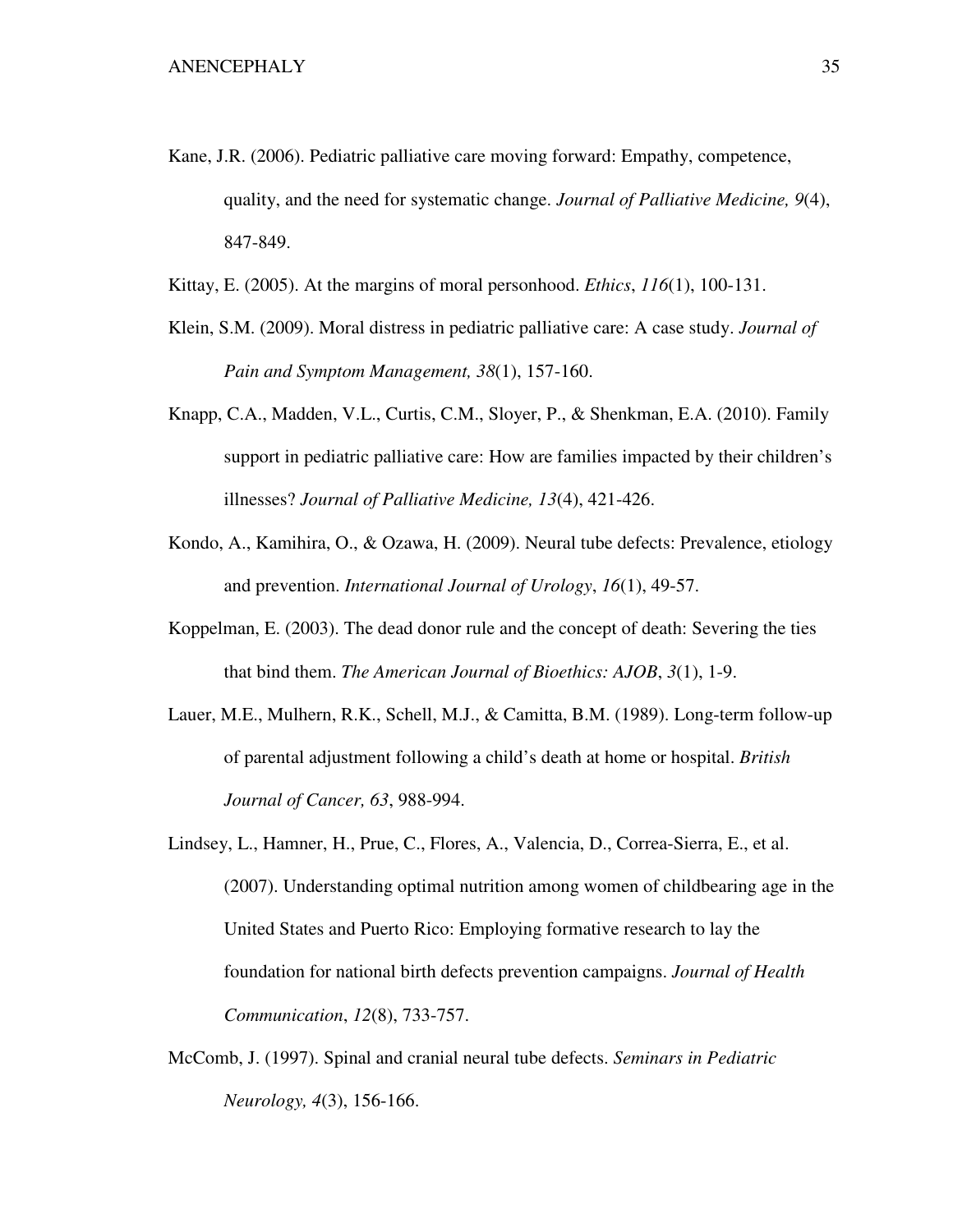- Meilaender, G. (2005). *Bioethics: A primer for Christians*. 2nd ed. Grand Rapids, Michigan: Eerdmans Publishing Co.
- Milliez, J. (2008). Anencephaly and organ transplantation: FIGO committee for the ethical aspects of human reproduction and women's health. *International Journal of Gynecology and Obstetrics, 102*, 99.
- Morgan, D. (2009). Caring for dying children: Assessing the needs of the pediatric palliative care nurse. *Pediatric Nursing, 35*(2), 86-90.
- Nakano, K.K. (1993). Anencephaly: A review. *Developmental Medicine and Child Neurology, 15*(3), 383-400.
- Nathan, S. & Greer, D. (2006). Brain death. *Seminars in Anesthesia, Perioperative Medicine and Pain*, 25(4), 225-231.
- O'Toole, M. T. ed. (2003). *Miller-Keane encyclopedia & dictionary of medicine, nursing, & allied health.* 7th ed. Philadelphia: Saunders.
- Papadatou, D. (1997). Training health professionals in caring for dying children and grieving families. *Death Studies, 21*(6), 575-600.
- Pinter, A.B. (2007). End-of-life decision before and after birth: Changing ethical considerations. *Journal of Pediatric Surgery, 43*, 430-436.
- Rae, S. (2008). How much brain do I need to be human? *Ethics & Medicine: An International Journal of Bioethics, 24*(3), 135-138.
- Ramsey, P. (1978). *Ethics at the edges of life: Medical and legal intersections*. New Haven, CT: Yale University Press.
- Sellman, D. (1997). The virtues in the moral education of nurses: Florence Nightingale revisited. *Nursing Ethics, 4*(1), 3-11.